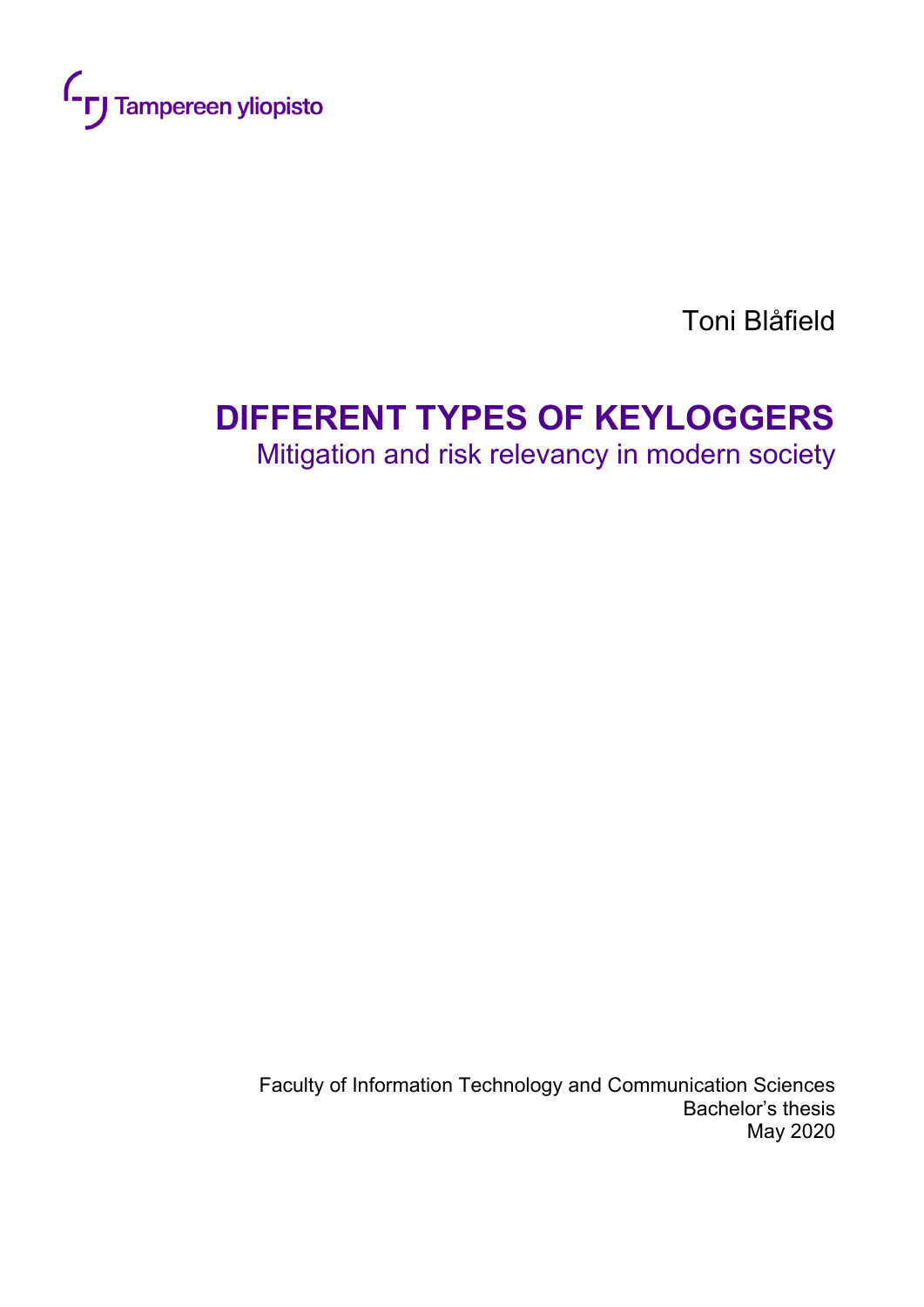## **ABSTRACT**

Toni Blåfield: Different types of keyloggers – Mitigation and risk relevancy in modern society Tampere University Computing Sciences Bachelor's thesis May 2020

After computer networking through the Internet became popular, people decided to use mainly username-password combinations for their way to authenticate against different services. As a result, a significant tool was developed to attack this manner, a *keylogger*, to precisely collect this information and use it on behalf of the true owner.

There have not been too many researches and studies on this topic for a while, especially with same the research questions, therefore in this thesis the gap between the time from the previous researches up to date is researched. Some relatively new keylogger mitigation methods are introduced in this thesis.

The first purpose of this thesis is to give a detailed explanation of different types of keyloggers and their basic functionality, main targets, main use cases, and increase general awareness of the threat of a keylogger and the form of a keylogger in modern society.

After achieving a basic understanding of the previous aspects, the second purpose of this thesis is to introduce a few methods to mitigate these threats by their type, respectively. This thesis will also evaluate the relevancy of these threats in modern society. Finally, this thesis will conclude with a pervasive analysis of the relevance of these threats caused by keyloggers in the modern information security context.

In this thesis it is concluded that there are types of keyloggers that are not notably dangerous anymore, due to increased device mobility and smaller, handheld size of mobile devices. Consequently, physically visible keyloggers, like hardware keyloggers, are considered less as a threat. Despite that, there are new, modern, and remotely controlled mobile software keyloggers that can spread and collect keystroke input data without any level of visibility to the end user.

Keywords: keylogger, information security, hardware keylogger, software keylogger, mobile keylogger, authentication, multi-factor authentication

The originality of this work has been checked using the Turnitin OriginalityCheck service.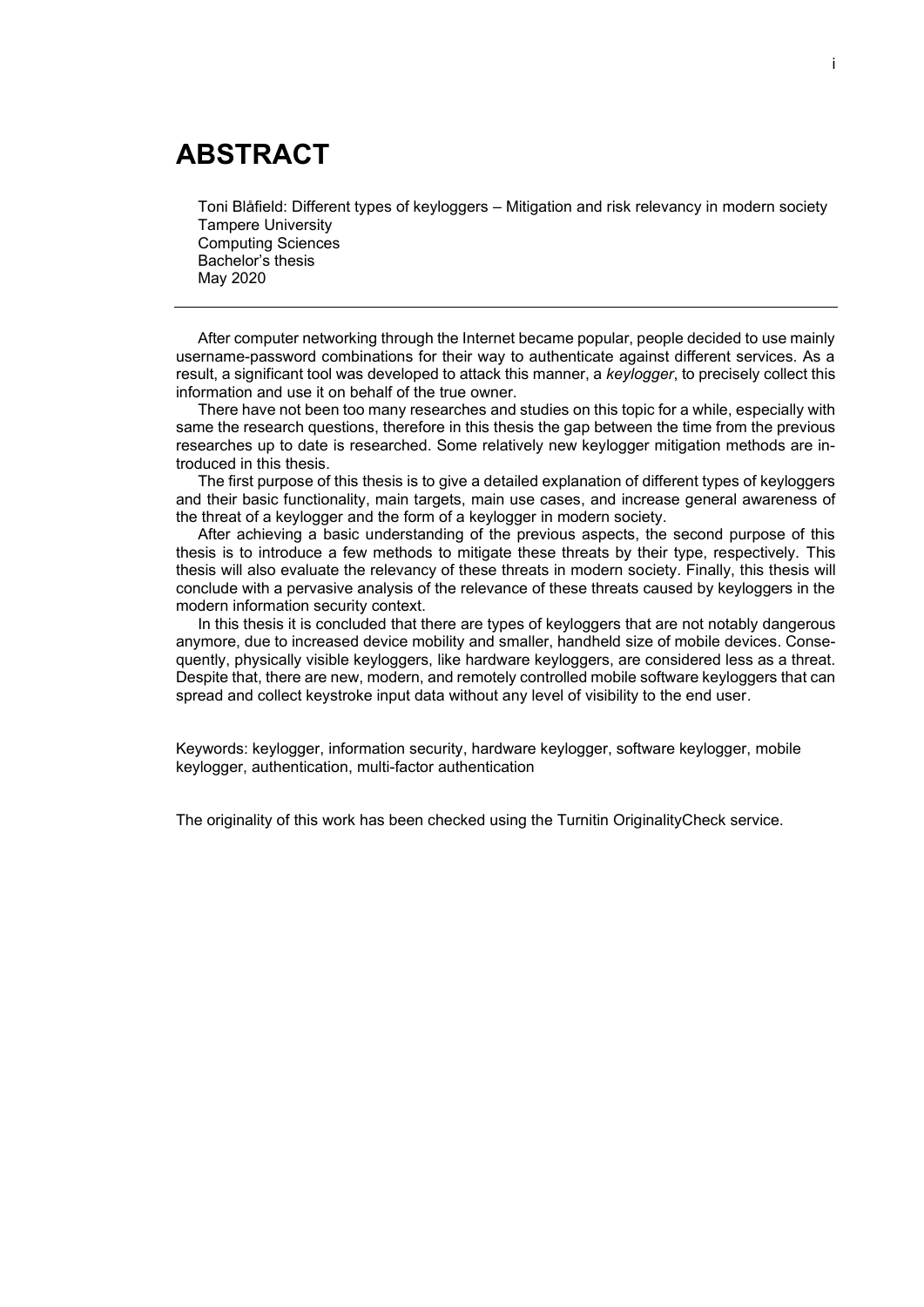# **TABLE OF CONTENTS**

| 2.1 |                                                    |  |
|-----|----------------------------------------------------|--|
| 2.2 |                                                    |  |
| 2.3 |                                                    |  |
|     |                                                    |  |
| 3.1 |                                                    |  |
| 3.2 |                                                    |  |
| 3.3 |                                                    |  |
| 3.4 |                                                    |  |
|     |                                                    |  |
| 4.1 |                                                    |  |
| 4.2 | General countermeasures on hardware keyloggers  13 |  |
| 4.3 | General countermeasures on software keyloggers  14 |  |
| 4.4 | Countermeasures on mobile device keyloggers 14     |  |
| 4.5 |                                                    |  |
|     |                                                    |  |
|     |                                                    |  |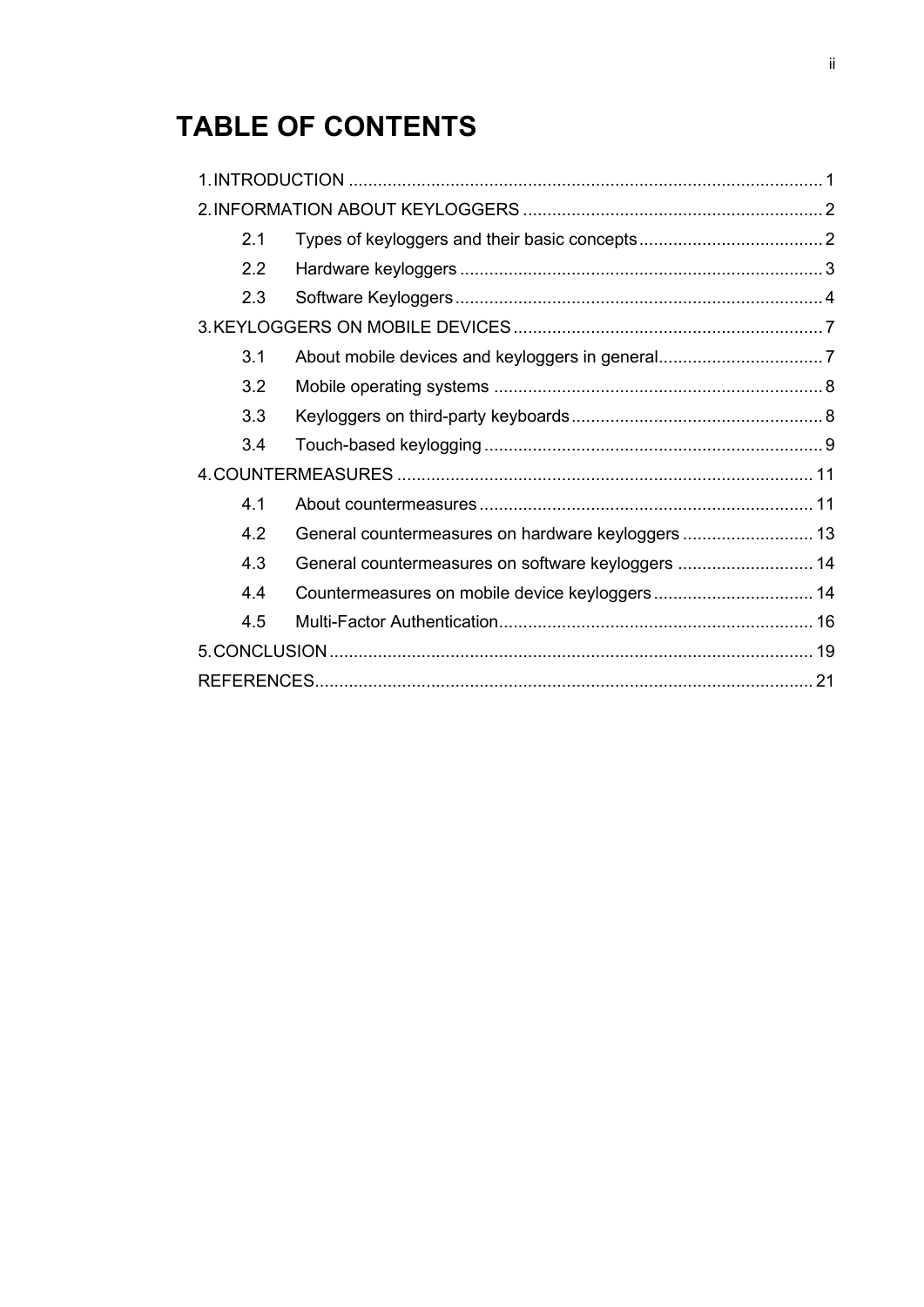# **ABBREVIATIONS**

| KL         | Keylogger                        |
|------------|----------------------------------|
| <b>OS</b>  | <b>Operating System</b>          |
| <b>SW</b>  | Software                         |
| <b>HW</b>  | Hardware                         |
| <b>MFA</b> | Multi-Factor Authentication      |
| 2FA        | <b>Two-Factor Authentication</b> |
| <b>CPU</b> | <b>Central Processing Unit</b>   |
| <b>RAM</b> | <b>Random Access Memory</b>      |
| <b>USB</b> | <b>Universal Serial Bus</b>      |
| <b>SMS</b> | <b>Short Message Service</b>     |
|            |                                  |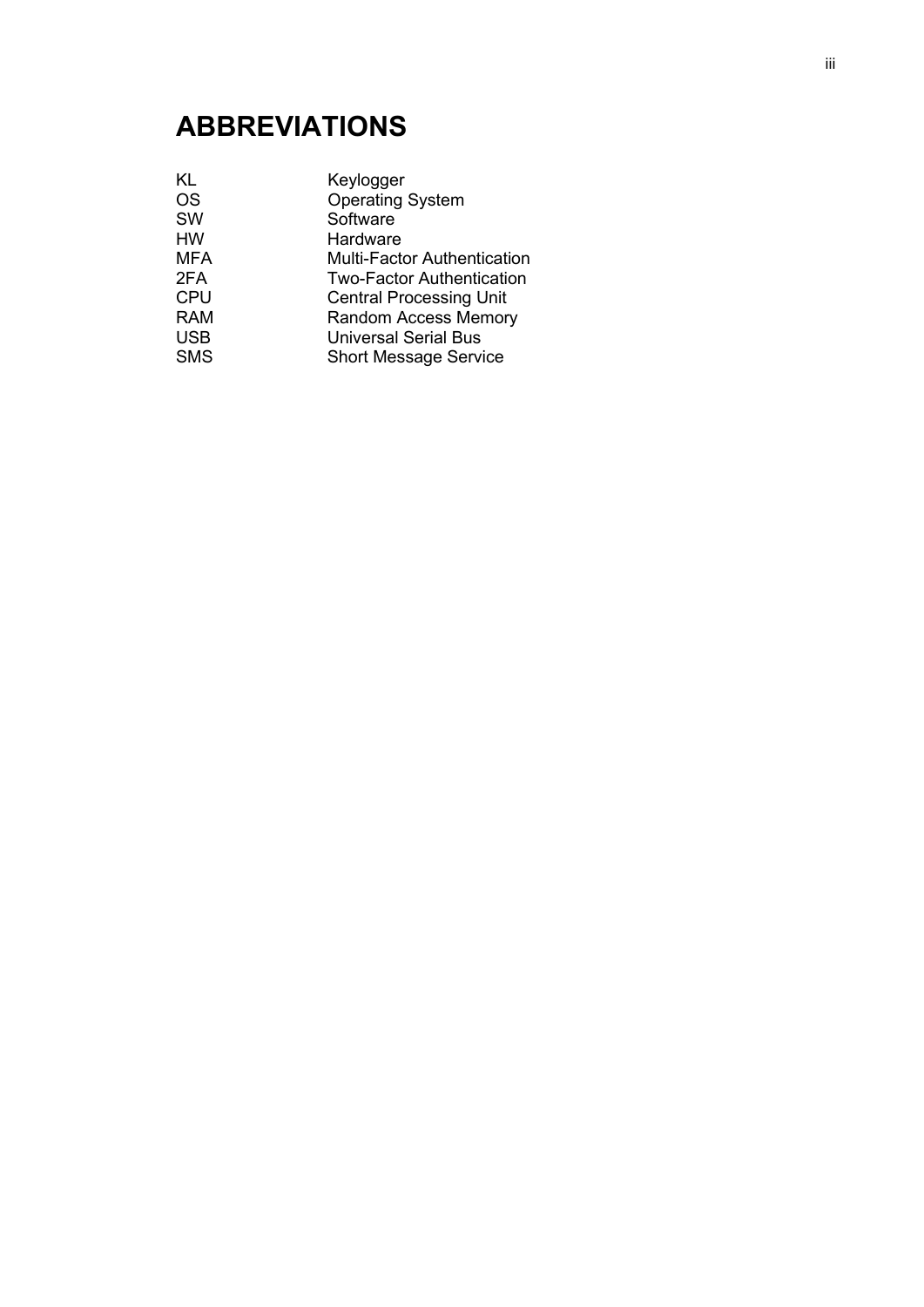## <span id="page-4-0"></span>**1. INTRODUCTION**

There has been a vast improvement in the user authentication processes over the past decade. Still, quite many authentication systems include text password inputs as the main way to authenticate into the system.

The problem in this specific authentication method is that using only a keyboard input for identifying a user has become a lot less secure since it is quite easy to break through this kind of authentication as an attacker.

There are many ways to accomplish this attack. For example, an attacker could just guess all the inputs, like username and password, and then get into the system, impersonating the user. The attacker could also try to convince the user to give them their secret information. Especially, the attacker could capture the user's input *during* the authentication process, to obtain the critical details required for the access. To achieve this, the attacker could use a *keylogger*.

This thesis aims to answer these questions: what is a keylogger? What types of keyloggers are there? How to recognise a keylogger? Are there any countermeasures to keyloggers and if there is, which are them and how do they work? Are keyloggers still a threat? What are modern keyloggers like and which forms do we encounter them in?

This thesis aims to properly introduce and explain the usage of countermeasures against keyloggers, and study if keyloggers are still a relevant threat to users today and in the future or have the countermeasures evolved to a level that makes keyloggers inefficient in malicious matter.

The first chapter will give a detailed introduction into keyloggers, different types of keyloggers, their typical appearances, and typical functioning. The second chapter will expand the understanding of the reader several ways keyloggers are deployed, monitored, and how the gathered data is collected and extracted. The third chapter focuses on mobile devices and keyloggers for different mobile platforms. The fourth chapter will discuss the countermeasures to keyloggers and their functionality. Finally, the fifth chapter concludes if keyloggers still persist a notable threat to users or not and justifies the deductions found.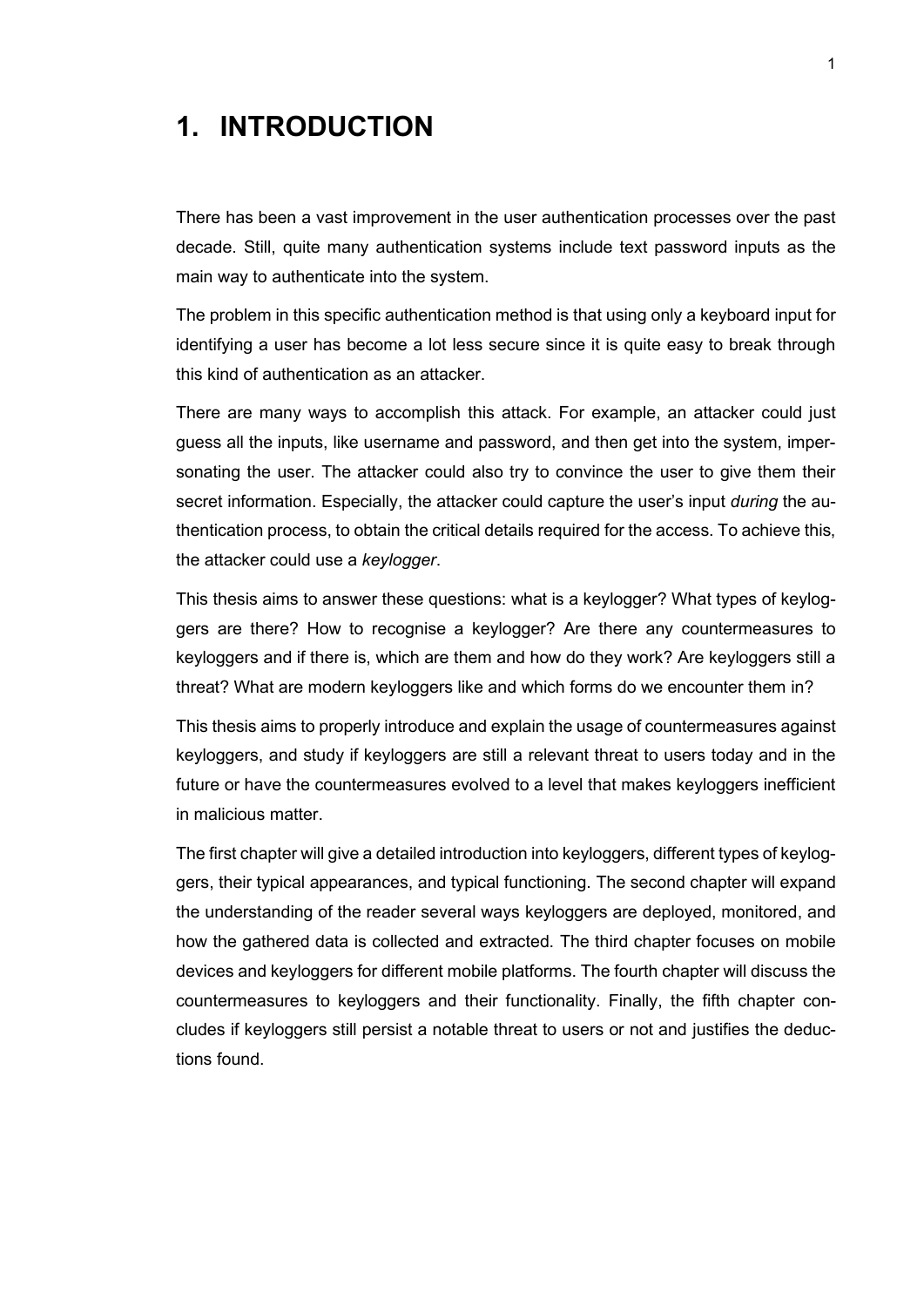## <span id="page-5-0"></span>**2. INFORMATION ABOUT KEYLOGGERS**

#### <span id="page-5-1"></span>**2.1 Types of keyloggers and their basic concepts**

In general, a keylogger is a tool that tries to capture all the keystrokes of a device that it is installed to, providing the target device has a physical way to input textual data, for example, through a keyboard. Keyloggers are primarily used without the user's knowledge. Moreover, keyloggers are also used legitimately to track, for instance, children's actions on the device or to supervise the company's computers for misuse. [1]

Nonetheless, keyloggers are many times used, as stated in the introduction, criminally, to gain access to someone's private resources and then use them to the attacker's advantage instead of the initial legitimate and official purposes of a keylogger.

Keyloggers may appear in various forms. Keyloggers can be divided into two main categories: *hardware keyloggers* and *software keyloggers* [17]. There are other categories for keyloggers, but these are the two most important ones that make sense in the basic keylogger theory. This has also been the most common division in related studies on this topic.

Hardware keyloggers are keyloggers that operate on a separate hardware device. Usually hardware keylogger devices can be hidden or injected into the target machine in a way that it is hard or practically impossible to detect the physical existence of the keylogger. Hardware keyloggers are usually masked as hardware peripherals that share the common hardware interfaces like USB or PS/2, matching the input device interfaces [18] [19]. Typically, the hardware keylogger has an internal memory that it uses to store the keystrokes internally and independently [17].

Software keyloggers are software programs or scripts existing and executing inside the operating system of the target machine, specifically a computer in the following sections, and they are depending on the host OS of the computer. Similarly, the hardware keyloggers are created in such a way that they are very well hidden from the end user(s) of the target machine. Software keyloggers, unlike hardware keyloggers use the resources and memory of the host OS and are relying on the OS file system, for example.

Both types have their advantages and disadvantages, both of which are processed later in this chapter. It is also possible to use both in combination of multiple sources of a keystroke input device or even multiple keystroke input devices separately.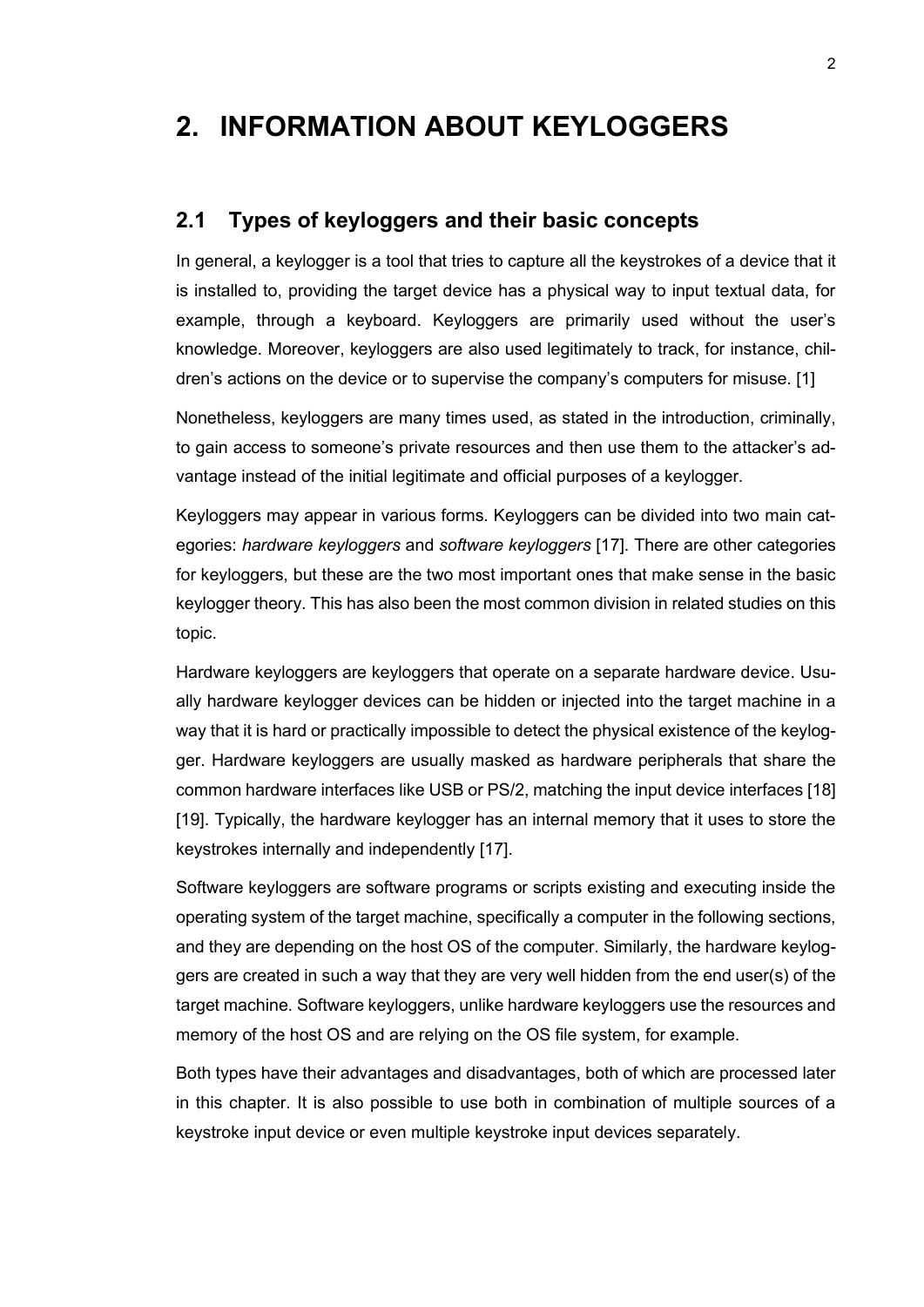#### <span id="page-6-0"></span>**2.2 Hardware keyloggers**

Hardware keyloggers are hardware devices that are placed between the input interfaces of a computer machine and the input device, typically a keyboard, interfering with the electric signals originating from the input device, going towards the computer. [2]



**Figure 1**: A typical example of a hardware keylogger is a USB hardware keylogger installed between the motherboard of the computer and the keyboard USB cable. For a regular computer user, it can be very hard to detect the keylogger just by a glance at the computer. Source: Wikimedia. [5]

Hardware keyloggers can be divided into *active* and *passive* ones, both of which able being either self-powered, containing its own power source and not depending on the host, or using the host/target as their power source. [2]

Active hardware keyloggers are devices that are connected in series between the computer and the input device, repeating the input signals. The active keylogger seems to be the most common commercial hardware keylogger type. A passive keylogger is, in contrast, connected in parallel between the computer and the input device, only observing the state of the line between those two without emitting any signals on its own. [2]

In addition, a division between *evasive* and *stealthy* hardware keyloggers can be done when analysing the detection of the keyloggers. A stealthy keylogger's main strategy on staying undetected is to keep as low profile as statically possible and once detected, it takes no further actions to maintain its disguise. An evasive keylogger, instead, can take extra measures against its detection. [2]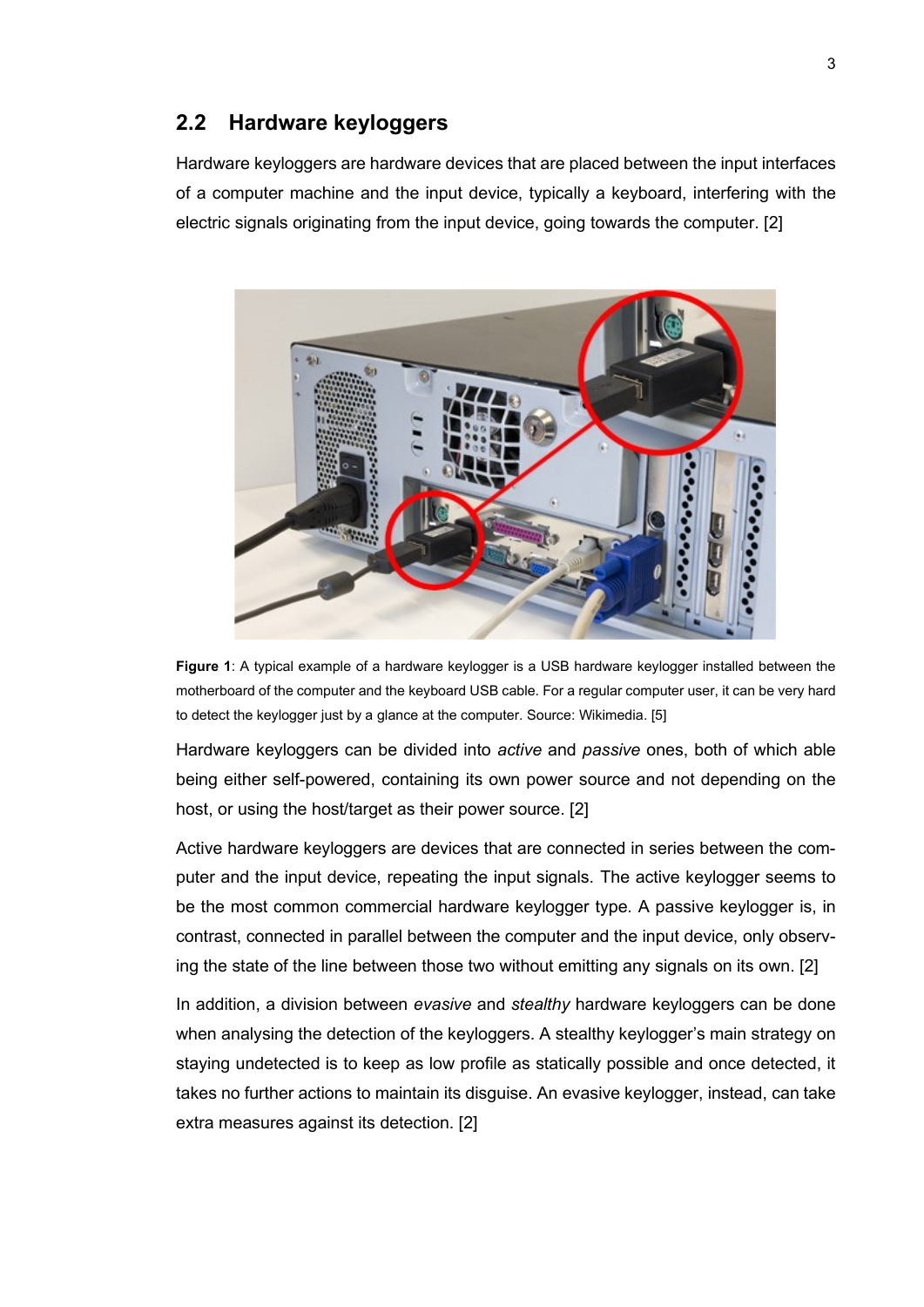Hardware keyloggers can be harder to detect in general than software keyloggers [18]. Since they are in the hardware layer, hardware keyloggers are usually beyond the software detection algorithms and software like antivirus programs. Then again, hardware keyloggers are harder to deploy than software keyloggers, since they need both physical presence and an ability to physically install the keylogger hardware to the target system without being detected during the process.

One other thing that needs consideration with hardware keyloggers is the final delivery of the collected data, collected keystrokes, to the collector to be analysed. Since it is dedicated hardware, it would need a lot of additional hardware and software to be able to run the deliveries remotely.

If the result delivery would be done remotely, one way would be over a common communication method, like WLAN or Bluetooth, or over another type of a wireless connection [19]. This would require additional hardware to transfer the data. Transferring over the internet would be even more complicated, since the keylogger would also need a proper way to connect to a network and a reliable protocol to transfer the data. But in theory, it would be possible.

A more traditional way to do the transfer is to physically detach the keylogger after a reasonable time period and then read the contents from it. Considering these limitations, the most typical places where hardware keyloggers would be used, are places and computers with public access and without proper surveillance, for example public libraries or public offices or official departments and buildings like schools and universities [19].

#### <span id="page-7-0"></span>**2.3 Software Keyloggers**

In recent years, the quality of software, hardware capabilities, and internet bandwidths have improved enormously. Consequently, software keyloggers have become more popular than hardware keyloggers for the sake of having better portability, usability, controllability, and disposability than hardware keyloggers in general. The most important reasons for choosing a software keylogger over a hardware keylogger are the easy deployment of the keylogger and automated collection of the results over the internet.

There are several types of computer malware that are, in general, considered harmful computer software, compared to typical software behaviour. For example, there are viruses, trojans, and spyware as subcategories of malware. Software keyloggers are typically considered *spyware*.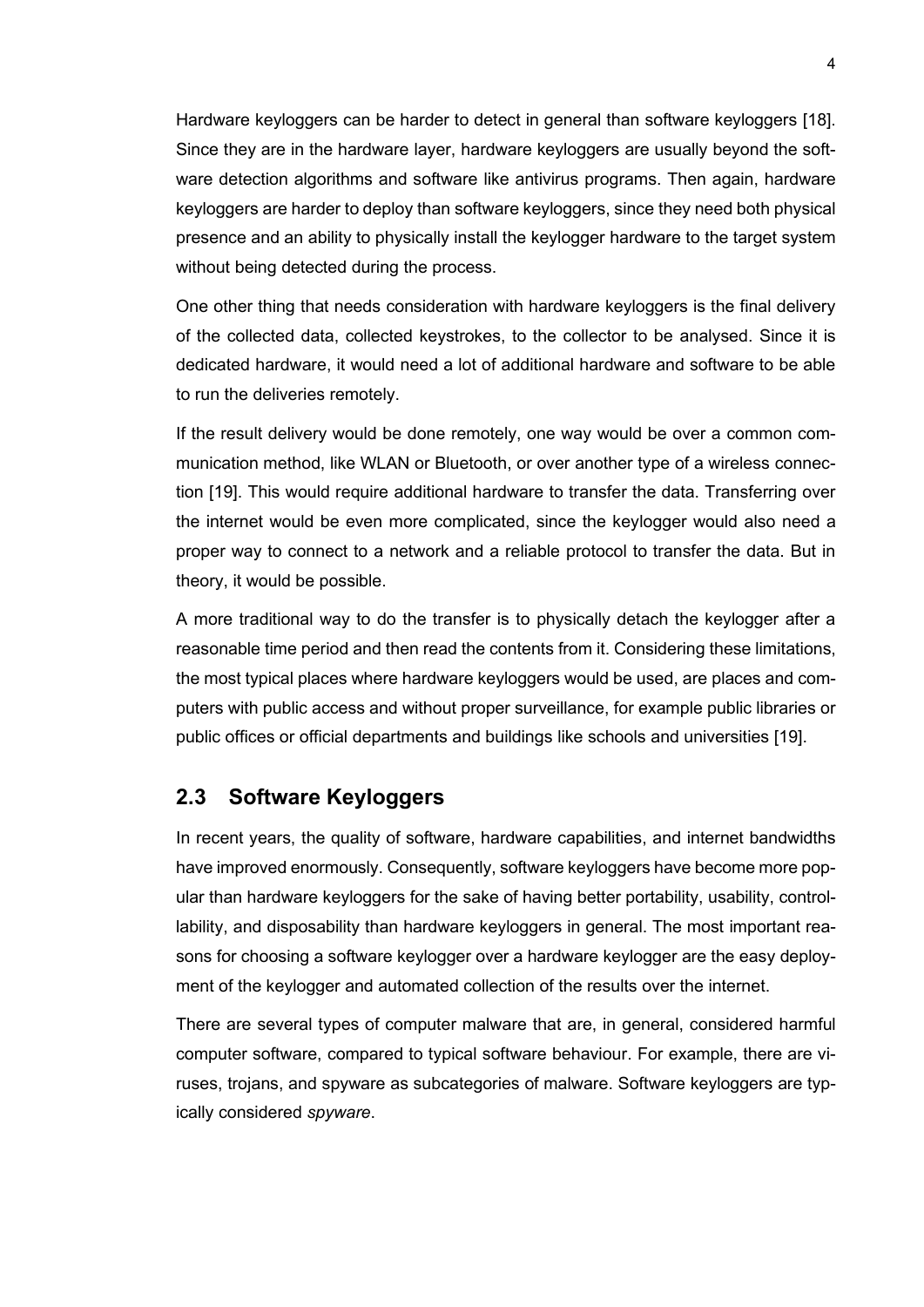|        | W Wolfeye Keylogger 3.3                             |                           | $\overline{\mathbf{x}}$ |  |  |  |
|--------|-----------------------------------------------------|---------------------------|-------------------------|--|--|--|
| المرنا | Run on Windows startup                              |                           | 罓                       |  |  |  |
| 음력     | Capture Keystrokes                                  |                           | 罓                       |  |  |  |
|        | Capture Screenshot every<br>minutes<br>$\mathbf{1}$ |                           |                         |  |  |  |
| 23     | Send Data to Your Email                             |                           | 罓                       |  |  |  |
|        | Email:                                              | Password:                 |                         |  |  |  |
|        | youremail@gmail.com                                 | **************            |                         |  |  |  |
|        | <b>SMTP Server:</b>                                 | Port:                     |                         |  |  |  |
|        | smtp.gmail.com                                      | 25                        |                         |  |  |  |
|        | Send when Logfile size exceeds<br>Kb<br>1           |                           |                         |  |  |  |
|        |                                                     | <b>Test Email</b>         |                         |  |  |  |
|        |                                                     |                           |                         |  |  |  |
|        | Start                                               |                           |                         |  |  |  |
|        | Open Keystrokes                                     | Open Screenshots          |                         |  |  |  |
|        | Delete Keystrokes                                   | <b>Delete Screenshots</b> |                         |  |  |  |
|        | <b>Uninstall</b>                                    |                           |                         |  |  |  |
|        | www.windows-keylogger.com                           |                           |                         |  |  |  |
|        |                                                     |                           |                         |  |  |  |



There are multiple ways to distribute software keyloggers. The most usual way nowadays is to inject the keylogger inside another, a legitimate program or another virus as a carrier program, and then wait it for to be downloaded and installed by the victim and then wait for the keylogger to activate, to begin further actions. [3] This way, the distribution of the keylogger can be automated and the distribution scale becomes huge. These kinds of keyloggers, once detected, are identified, without an exception, as pure malware.

Another way is to have either physical or remote access to the target machine and then manually install the keylogger in a way that the keylogger won't be detected by any automated detectors or anti-keylogger programs, leaving the detection totally for the end user(s).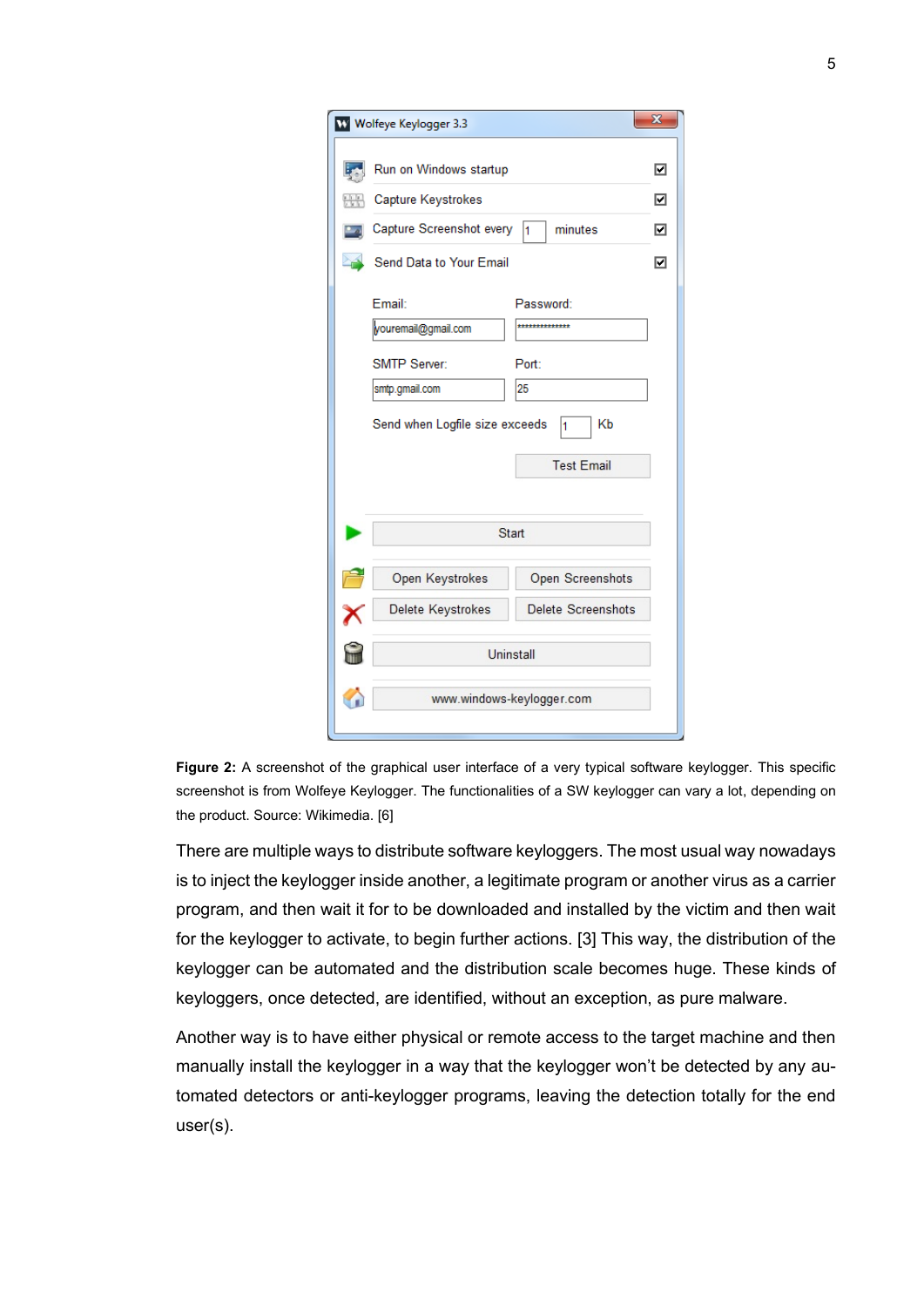The easiness of receiving the collected data is based on the fact that software keyloggers lay on the software layer of the machine, inside the OS. With enough privileges and clever algorithms, the keylogger can, after enough collection or periodically, send its payload through an internet connection to the attacker, without any level of detection.

The availability of the tools and mechanisms in the software keylogger depends on the specific keylogger. In Figure 2, the example keylogger interface provides the following options: launch the keylogger at operating system start, capturing keystrokes, capturing screenshots, sending the collected data to an email address, using specific email server details to send the email, including a testing functionality. There are also separate buttons for viewing and deleting the collected inputs and screenshots manually.

The option to run on OS boot is useful when the keylogger software is used for a longer period and is not monitored by the person who is managing the keylogger. This way, it is ensured that the keylogger can be always active, no matter if the OS was rebooted in between the lifetime of the keystroke collection process.

This specific keylogger in Figure 2 can also be set to collect either plain keystrokes, or screenshots of the monitor screen, or even both. The screenshot capture feature can be useful to be able to determine the context of the keystrokes. For example, in terms of the authentication process, sometimes the service that is being accessed, is not available only by looking at the keystroke input. Thus, capturing pictures of the screen in the moment of inserting authentication credentials can help to determine the purpose of those credentials. In addition, there might occur additional useful information about the authentication process that is visible only by looking at the current screen.

In the specific keylogger, there is a method to deliver the payload from the keylogger remotely, in this case, by email. The frequency of the data collection can be adjusted by the size of the collected information. Presumably, the logs reset when the delivery is made, and the collection process loops from the beginning. The email delivery service requires some additional configuration. Besides the receiving address and password for the email, the mail server details must be known to the keylogger to be able to send the collected data.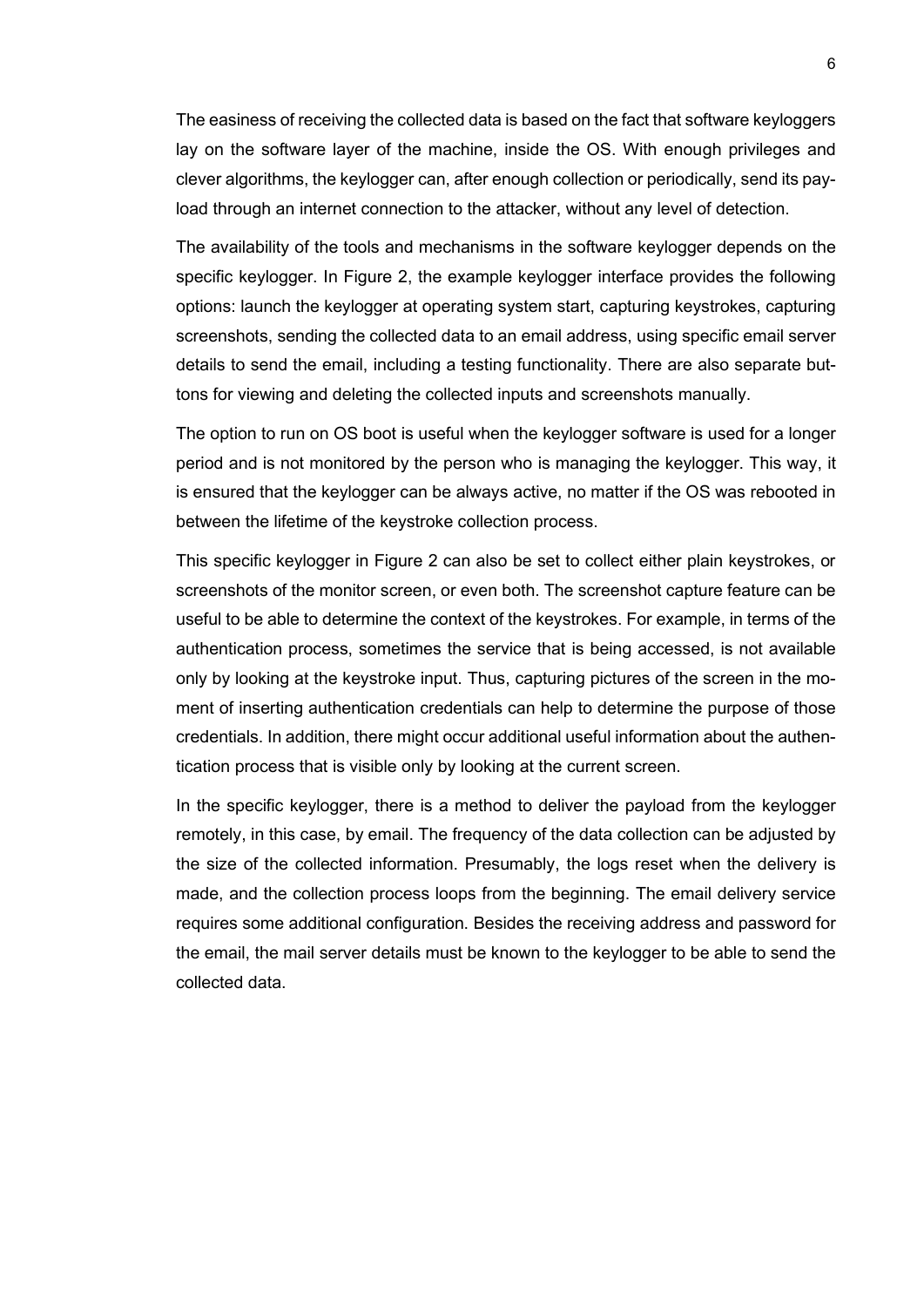## <span id="page-10-0"></span>**3. KEYLOGGERS ON MOBILE DEVICES**

#### <span id="page-10-1"></span>**3.1 About mobile devices and keyloggers in general**

In this section, *mobile devices* are considered as modern, handheld electronic devices, specifically computers, sharing the basic capabilities, software and hardware with traditional personal computers. For example, they include a mainboard, CPU, RAM, and some persistent storage. The operation of the device is provided by an OS running on the device. [7] The typical input of a mobile device is touchscreen and all the user input are passed to the device by touching the screen. The main types of mobile devices that are in interest for keyloggers by their advanced functionality are either *smartphones* or *tablets*. For example, services like banking services or social media services are available for use on mobile devices.

These specific modern mobile devices in wider use have existed only a relatively short time compared for example to personal computers. Additionally, mobile device development has been very rapid when compared to personal computers. Therefore, keylogging on mobile devices is quite a new concept. Nonetheless, the menace of keyloggers has already reached also mobile devices. There are some studies on this field and a couple of real-life examples of cases that have occurred in keylogging on mobile devices [8] [9].

There are very few physical input interfaces in a mobile device easily reachable by the user, typically a single USB charging and data connection port and optionally an audio jack port for wired input/output audio devices. These interfaces are constantly visible to the device user. As we know about the visibility and portability issues of hardware keyloggers (Section 2.2), it is practically impossible to use pure hardware keyloggers on a mobile device to successfully gather enough user input from the mobile device to be able to commit any useful actions. Therefore, only software keyloggers are considered a notable threat on mobile devices, thus the only category being analysed in this chapter.

Then again, on the software side, there are numerous techniques and exploits for keylogging. Since there are a lot of different mobile device manufacturers with a lot of different models that have their customised OSes and customised security features, there are multiple possibilities for attackers to try to get their hands on.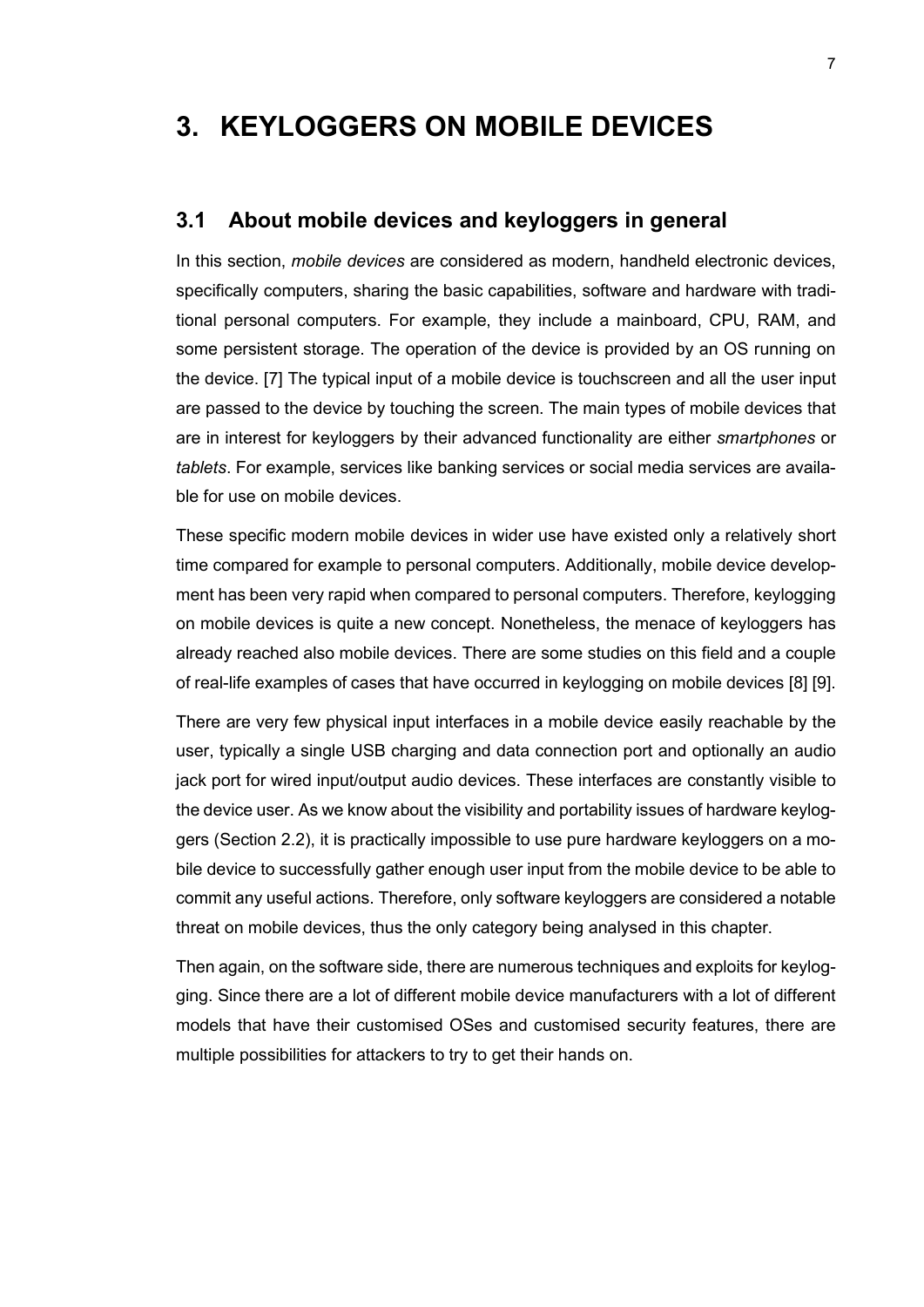#### <span id="page-11-0"></span>**3.2 Mobile operating systems**

*Android* is the most popular mobile device operating system on the market with its market share on mobile phones over 70 percent in January 2020 [10]. Android uses a customised version of the open-source *Linux* kernel, being a variation of a Linux operating system, that is a *Unix*-like operating system. It has been controversial if Android is truly a Linux operating system or not [23]. There are many OS distributions for desktop and laptop computers that use Linux kernel or its variant [24]. Android is highly customisable and freely distributed; therefore, it is highly used by many mobile device manufacturers, thus increasing the amount of the total usage of the OS.

The second most popular operating system with a 24 percent market share is *iOS* (iPhone Operating System), created by Apple [10]. IOS is, in contrast to Android, fully proprietary, designed to run only on Apple's mobile products. There exist many other minor OSes but since their combined market share is less than one percent, they will not be discussed in this study [10]. In summary, there are two major OSes available for mobile devices, one relies on openness and customisation, the other on closeness and strict operating policies.

Since Android is used in the majority of mobile devices and uses source code available to anyone for reading, Android possesses a greater risk to especially zero-day vulnerability attacks than for example iOS. A zero-day vulnerability means a defect in the software that is already discovered but note yet been fixed or patched, in consequence, allowing attackers to exploit that vulnerability [11]. Android allows the user to easily bypass many security features, thus making it less secure from the user perspective. IOS again has strict rules on both the development side and the user side. IOS users can download external applications only from the official application store and many security features cannot be bypassed without special knowledge or special privileges on the system. In the next subchapters, it is discussed more in detail about how these weaknesses allow exploiting keyloggers.

#### <span id="page-11-1"></span>**3.3 Keyloggers on third-party keyboards**

As mentioned in the earlier chapter about Android customisability, it can truly enhance the user experience of the system if it is possible to change the appearance of the onscreen keyboard. However, this has its downsides too. In a related study, it was discovered how easy it is to inject keyloggers to third-party keyboards [12]. For iOS devices, it would be a lot harder to apply this scenario, since the limitations of the system prevent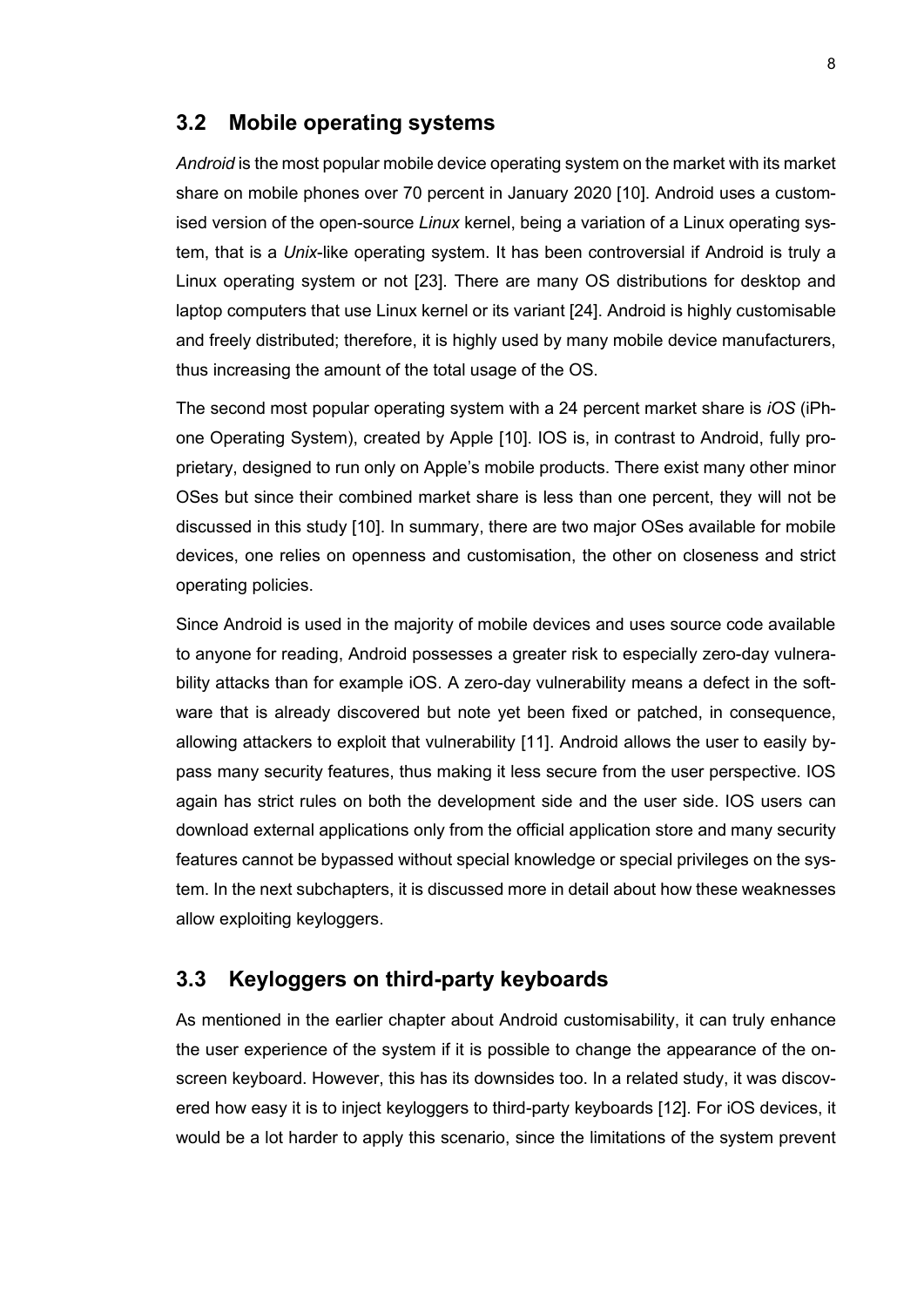the user from changing the keyboard in an insecure manner and as mentioned in Chapter 3.2, installing third-party applications from untrustworthy sources is not directly possible.

The keylogger application in the study was systematically collecting user input from anywhere there was form-based input, e.g. from web browser websites. In addition, the keyboard with keylogger was published to the Android official application store, Google Play Store, and passed all the automated tests and finally got successfully published to the application platform even though it contained a keylogger in it and was masked as a keyboard application. None of the virus scanners was even able to detect the keylogger in the keyboard application. [12]

The keylogger keyboard application created in the study used only *internet permission* of the Android system [12]. In Android, there are defined a set of different permissions for applications that they can require from the user for allowance. For example, a map application could use location permission, or camera application would use the camera permission. The typical Android application permissions are divided into basic permissions and special, dangerous permissions. [13] User can explicitly choose which special permissions are enabled for an application, but the user cannot explicitly disable basic permissions, like internet connection or access to the user input, but instead, these permissions are required in the application installation process for the application to be installed in the first place.

The other problem that truly made this exploit efficient, was the inefficiency of the automated tests in the validation process for publishing on the official application store [12]. Many times, people blindly trust the applications that are published in the official app store. This is understandable since it is, for Android and iOS, the only official way to install third-party applications and these stores are in most cases pre-installed on the device containing either of these OSes. Thus, the acceptance and publication process for new apps should only accept highly qualified applications that would not contain any malicious code. This was also mentioned in the related study [12]. Nonetheless, it is impossible to completely ensure this only by automated verification procedures.

#### <span id="page-12-0"></span>**3.4 Touch-based keylogging**

Considering the fact that the majority of user input on mobile devices, especially confidential input like passwords, key codes, etc. are provided by touching the screen and almost every modern mobile device has a touchscreen, it should be considered as the primary channel of interest for keyloggers. Though it is simpler to collect input data di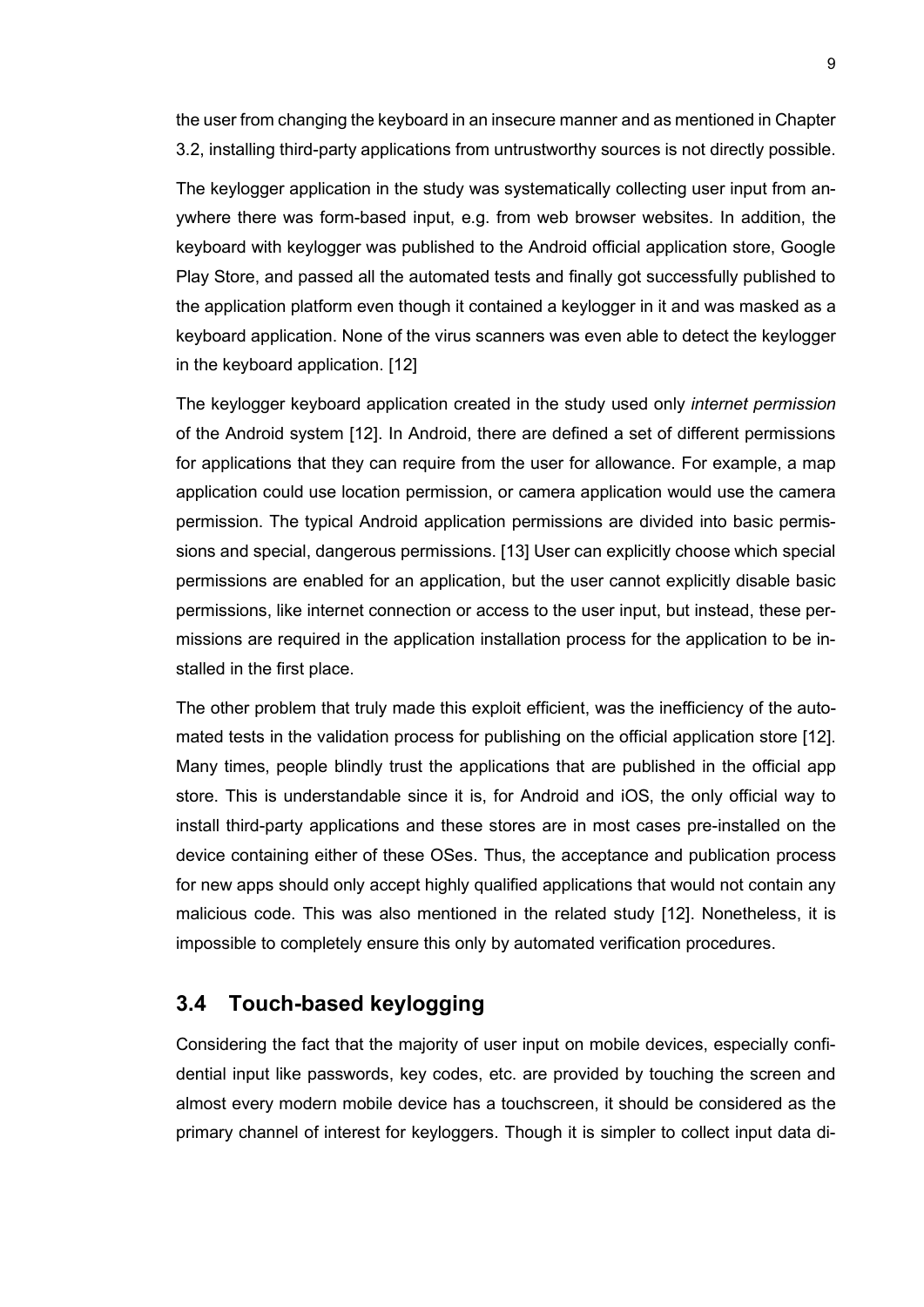rectly using the keyboard software (Sect. 3.3), a more general and unified way of keylogging would be through the collection of touch input and providing the input keystrokes by analysing the touch input with various techniques. The problem in this approach is the availability of the touch information as it might not be available for every program and every user level. The more general term for this approach is *touchlogging* [14].

Touchlogging could also be used for legitimate and helpful purposes, for example learning the user's touch habits, thus preventing unauthorised access by unique touch behaviour. However, the significant threat with touchloggers would be the utilisation of them as keyloggers. One approach, that was also presented in the related study, for receiving keystroke data by touchlogging would be by using the knowledge on the typical position of soft keyboards, which is usually at the bottom of the touchscreen. [14] The positions of the soft keyboard can vary, depending on the keyboard software, the size of the keyboard keys used, and some other user-based customisation. However, this issue could be mitigated by creating a set of most common keyboard configurations and using all of them against the received touch data, filtering out the meaningful results that make sense in the keystroke data, and that way also figuring out the current device-specific configuration.

As it was demonstrated in the related study, successful implementation of a touchlogger for an iOS mobile device requires a few additional security bypasses to be fully functional: an administrative (root) access to the device and override internal system-level methods and the touchlogger software is required to constantly run on the background. To gain root access on an iOS device in the first place, the exploitation of an existing vulnerability in the OS must be done. This process is called *jailbreaking*. [14] When these requirements are compared to the requirements in third-party keyboard keylogging on Android systems (Sect. 3.3) it is notable how much more effort and additional indirect requirements these requirements generate. For example, most of the practically useful jailbreak exploits require physical access to the device [15] [16]. Considering the target devices are mobile devices, it is quite a heavy requirement for the attacker.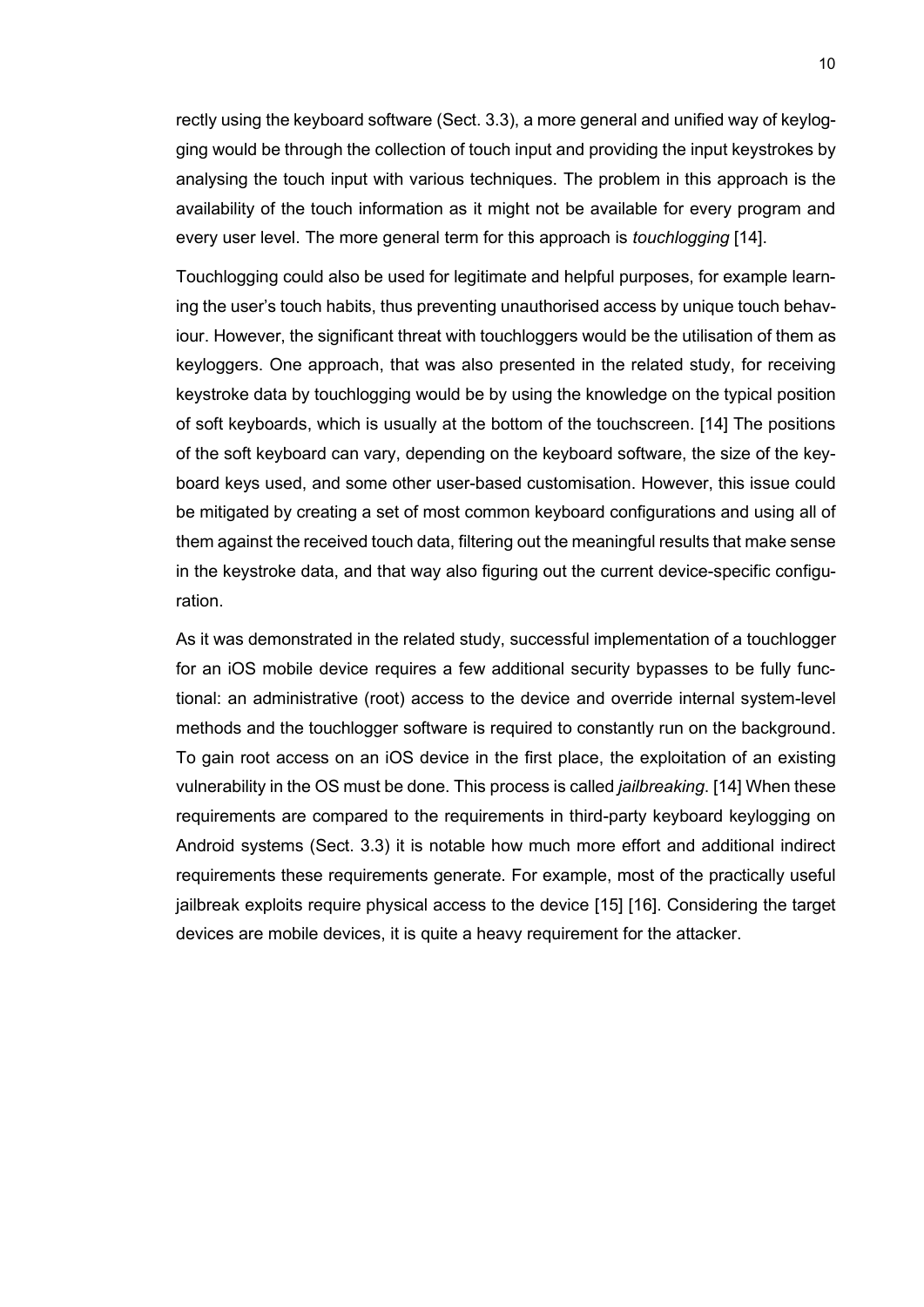## <span id="page-14-0"></span>**4. COUNTERMEASURES**

#### <span id="page-14-1"></span>**4.1 About countermeasures**

In their research, Gerdes and Mallick noted four main method categories of countermeasures on keyloggers, being *avoidance, detection, exhaustion,* and *obfuscation* [2]. These are the high-level prevention methods for any type of keyloggers and should be considered in their general meaning as the basis for developing any countermeasures.

Avoidance means simply the usage of alternative methods of text inputs in a way that the keylogger eventually collects no meaningful data to the user. For example, using onscreen keyboards instead of the physical one is one way to avoid a possible keylogger.

The detection means that the user takes additional actions in terms of trying to constantly detect if there is any kind of keylogger being used during the operation of the machine to detect possible keyloggers and mitigate them. This is very practical in case there are hardware keyloggers used in the system.

Exhaustion is a method to fill or overwrite the memory of the keylogger with garbage, destroying any valuable information on the keylogger. This, however, might not work on some modern keyloggers containing program code that can take this countermeasure action into account.

Obfuscation means that the true input is tried to be hidden using e.g. flood of random values or some generated noise around the real data. By using this method, the keylogger might be left, again, without any valuable information, or at least the real information is harder to be analysed from the data. This method works on the inline keyloggers of hardware keyloggers that repeat the signals. [2] Therefore, this method is not easily applied to keyloggers which are purely software-based, and who read the clear final values of the inputs completely digitally.

In table 1 is summarised some general countermeasures and analysed their effects on different types of keyloggers. These results are not completely valid in every possible case but they try to give a direction of which to follow when encountering a type of keylogger and as a checklist to measure which countermeasures should generally be considered when creating a mitigation plan for the specific keylogger scenario. In table 1, it is assumed that mobile keyloggers are purely software keyloggers, based on the previous analysis results (Sect. 3.1).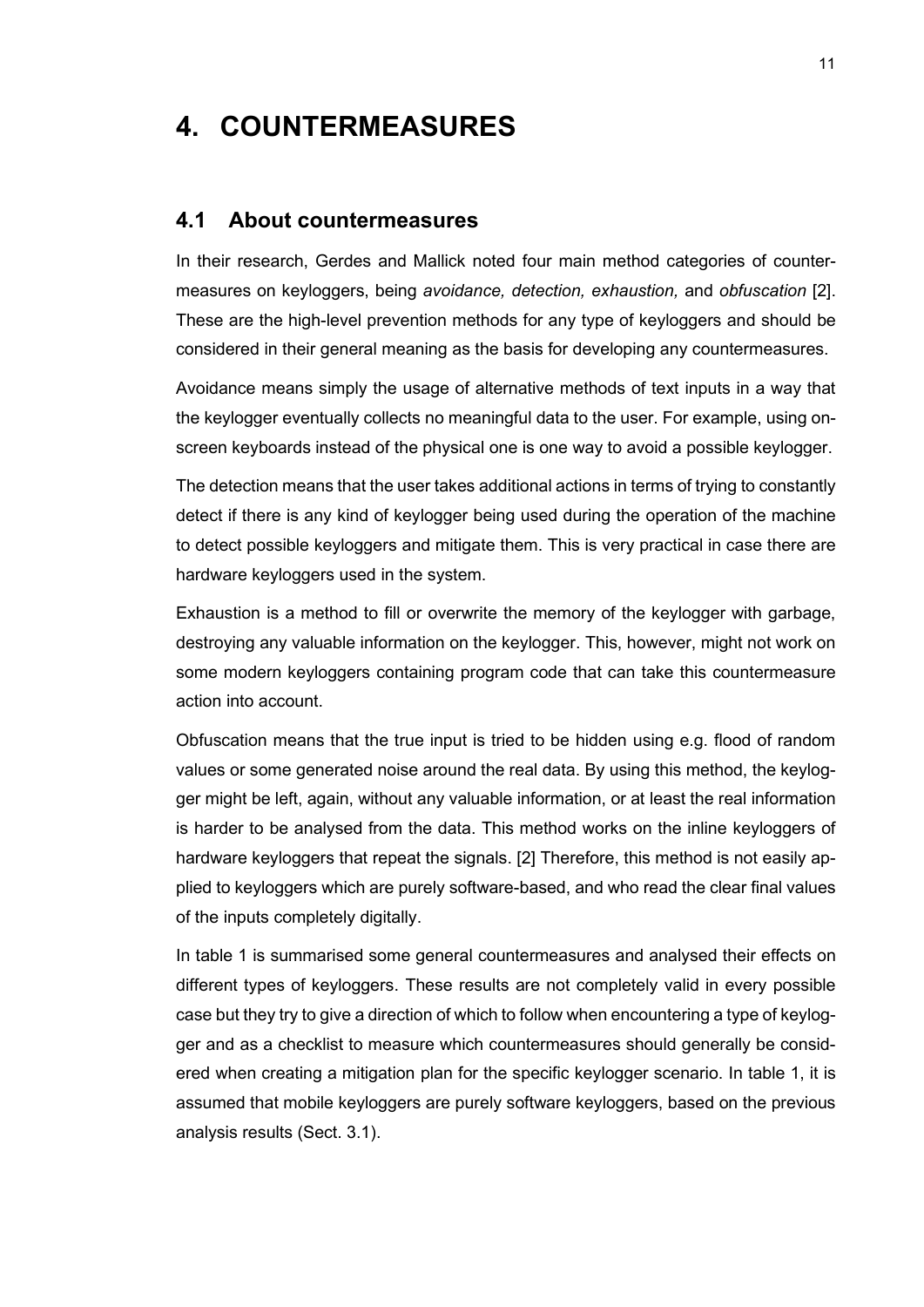| Keylogger type        | <b>Hardware</b>      | <b>Software</b>                     | <b>Mobile</b>       |
|-----------------------|----------------------|-------------------------------------|---------------------|
| <b>Countermeasure</b> | keyloggers           | keyloggers                          | keyloggers          |
| action                |                      | (on Personal                        |                     |
|                       |                      | <b>Computers)</b>                   |                     |
| avoid mistrustful     |                      | X                                   | X                   |
| file sources          |                      |                                     |                     |
| download exter-       |                      | (X)                                 | X                   |
| nal applications      |                      |                                     |                     |
| only from the of-     |                      | if both application                 |                     |
| ficial application    |                      | and official source<br>is available |                     |
| <b>sources</b>        |                      |                                     |                     |
|                       |                      |                                     |                     |
| (regular) checks      |                      | X                                   | X                   |
| on software com-      |                      |                                     |                     |
| ponents<br>and        |                      |                                     |                     |
| filesystem            |                      |                                     |                     |
| (regular) checks      | X                    |                                     |                     |
| hardware<br>on        |                      |                                     |                     |
| components for        |                      |                                     |                     |
| anything<br>suspi-    |                      |                                     |                     |
| cious                 |                      |                                     |                     |
| avoid shared or       | х                    | X                                   | (X)                 |
| public devices        |                      |                                     | if mobile device is |
|                       |                      |                                     | shared with a po-   |
|                       |                      |                                     | tential attacker,   |
|                       |                      |                                     | then works, but     |
|                       |                      |                                     | this is rare        |
| avoid<br>inserting    | X                    | X                                   | (X)                 |
| mistrustful<br>de-    |                      |                                     |                     |
| vices into<br>own     | if the device itself | if the device is a                  | if the device is    |
| device                | is a hardware        | data storage                        | data storage and    |
|                       | keylogger            |                                     | automatic access    |
|                       |                      |                                     | is enabled          |

**Table 1:** Analysis of countermeasures on different keylogger types.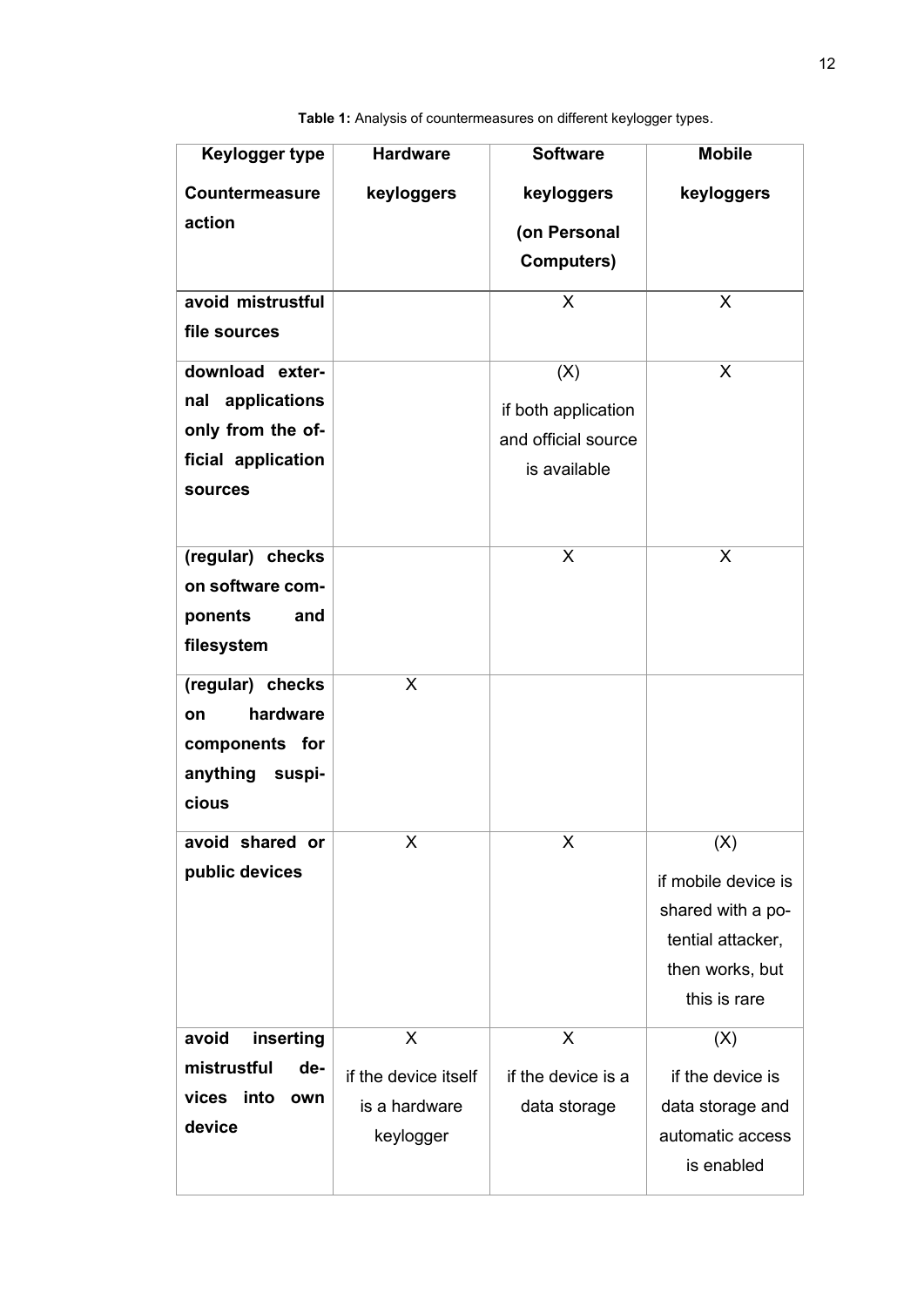| multi-factor<br><b>use</b> | x | х | X                   |
|----------------------------|---|---|---------------------|
| authentication             |   |   | if there is an ex-  |
|                            |   |   | ternal device       |
|                            |   |   | used, for total se- |
|                            |   |   | curity              |
|                            |   |   |                     |

There are a few combinations in table 1 that are not explicit, but they require some constraint to be secured. For example, personal computers usually do not have a unified way to install applications from, controversial to mobile devices. Thus, it is common that even though containing an official application source, it is very easy to download applications from third party sources. Some applications are not available on the official source, forcing the user to acquire those applications from potentially dangerous sources. Also, multi-factor authentication assumes the user has some external device for securing the mobile device. If the single mobile device was solely used for the authentication process, for example by using one application to authenticate and some other application to commit the second factor within the device OS, it would possibly endanger the authentication target.

### <span id="page-16-0"></span>**4.2 General countermeasures on hardware keyloggers**

The best weapon against hardware keyloggers is general awareness and vigilance. Users should constantly check their hardware for any modifications or changes and see if there is any keylogger installed. Usage of public and physically unprotected computers that are not under decent surveillance is always a risk that should be minimised by avoiding the usage of these computers.

The typical places for a hardware keylogger in a computer are on the backside of the computer device. However, the true location depends on where the connection to the textual input device is located [5]. The best place to start looking for them is to simply check where the cable from the input device is connected to the computer hull. After figuring out the cabling, it is advisable to remove the cable connection and carefully inspect the interfaces in the cable end. If the cable contains any removable components except for the cable connection to the computer itself, that are not required for the cable to be inserted to the ports of the computer motherboard, for example USB ports, these external components might happen to be hardware keyloggers.

The physical access to the computers the user is using to access important services, need to be secured with strong enough access control. In other words, it should be taken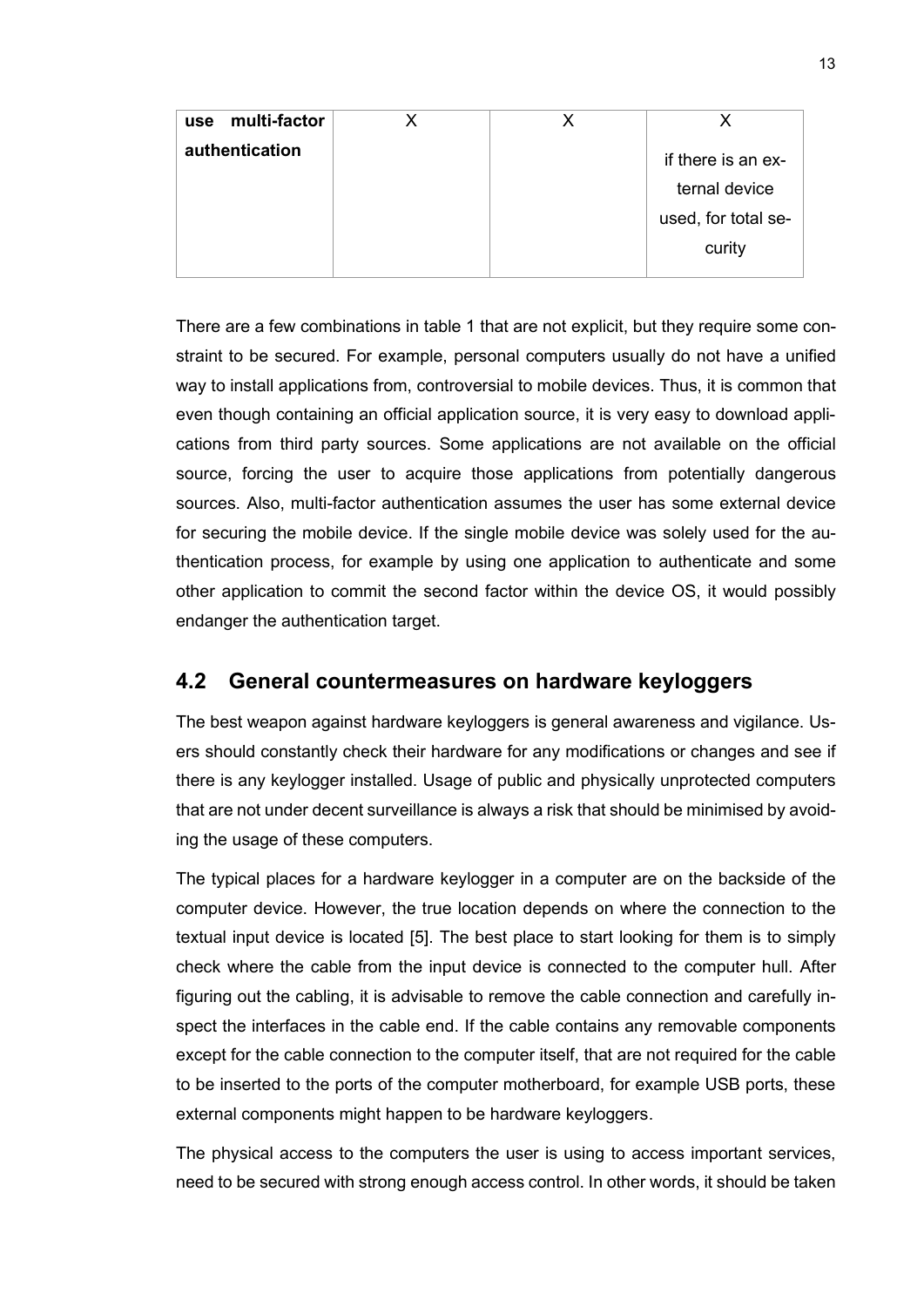care of who can physically access the computers. The amount of those people should initially be as low as possible and only trustworthy, well-known people to the owner or user of the computer.

In modern society, this threat is slowly moving away by itself, since the devices we use for sensitive services are constantly moving to more and more mobilised devices, thus making it significantly harder for hardware keyloggers to have a foothold on. Also, the number of hardware peripherals is decreasing as cloud computing is expanding and evolving, and different types of hardware connections are becoming more and more wireless. Moreover, we are slowly moving off the trend of having physical external devices but instead using and controlling them wirelessly and remotely.

### <span id="page-17-0"></span>**4.3 General countermeasures on software keyloggers**

As mentioned in the previous chapters, software keyloggers might be harder to detect physically, since they exist only in the software and might be very well hidden. Therefore, a good way to detect and avoid software keyloggers, is using another software for that task. There is plenty of antivirus software that is capable of detecting maliciously received keyloggers and prevent their functioning. [4] The problem in antiviruses is that they are not able to detect keyloggers that were installed in a non-detectable way (Sect. 2.3). Using only this method, these types of keyloggers are left undetected.

In addition to the previous method, general awareness, like in the hardware keylogger case (Sect. 4.2.) is a great aid in protecting oneself from software keyloggers. Using only trusted, verified and widely accepted sources for any file downloads, not opening email attachments from untrustworthy, or even at least suspicious sources are ways to improve one's security.

The threat of software keyloggers is focusing more on the mobile development side (Sect. 3, Sect. 4.4). Thus, it is important to focus on mobile devices and their specific operating system and software behaviour more than traditional personal computer technology. There are numerous ways to fight against mobile device keyloggers, and these methods are discussed more thoroughly in Section 4.4).

### <span id="page-17-1"></span>**4.4 Countermeasures on mobile device keyloggers**

To mitigate the threat of mobile device keyloggers, especially those mentioned in chapter 3, necessary actions are required from both mobile device users and developers. Both perspectives are discussed in this section. Mobile device and mobile software developers need to focus on secure architectures and implementations while end users need to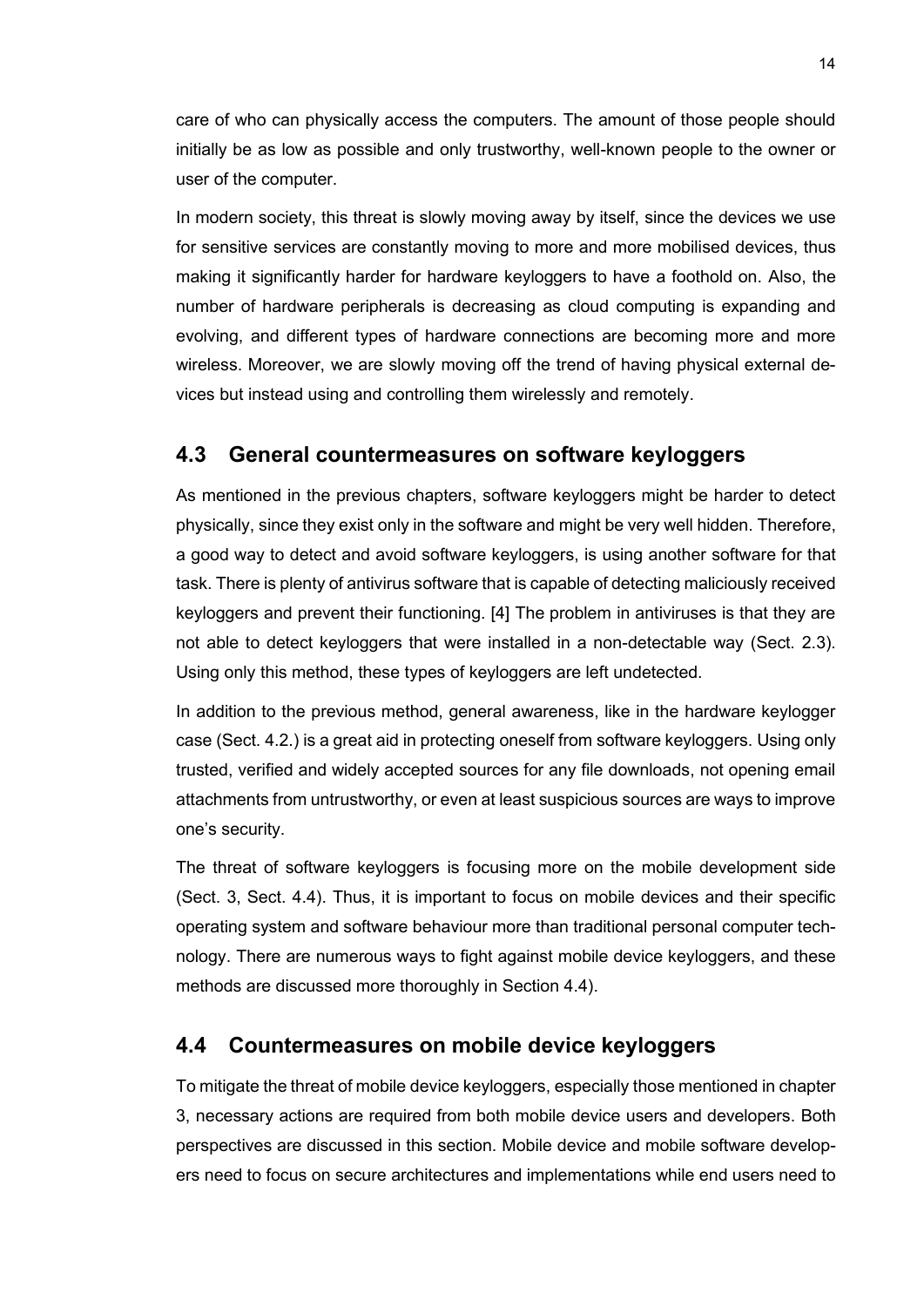ensure they are using the devices securely and maintain general security awareness (Sect. 4.2, 4.3).

One way to protect users from keyloggers relying on remote machine payload delivery is to develop software that tracks and detects such malicious transfer of sensitive input to third party servers, warning the user and/or the OS about these malicious events. These types of applications are using information flow tracking to detect such behaviour [12]. Consequently, the user or the system can take further actions to mitigate the keylogger in action. It must be considered, though, that any automated and sophisticated detection applications will require more resources from the underlying system [12].

To prevent keylogging based on third-party keyboards, it is advisable to carefully consider if it is truly necessary to acquire third-party keyboards in the first place. In such cases, avoiding the use of third-party applications in situations where native or preshipped applications are available and mostly fulfil the user requirements, it would be preferable to avoid third-party keyboards, especially when processing sensitive input.

However, if it is unavoidable, only trusted, widely used and highly rated third-party keyboards that have been in public distribution for a longer time should be acquired [12]. Also, only official third-party application providers, like Google Play Store for Android or App Store for iOS should be used for acquiring third-party keyboards. When choosing the third-party keyboard, it is also important to check a couple of parameters: who has published the keyboard application? has the publisher published other applications that are relatively popular? when is the keyboard published? how many downloads the application has? what reception has the application received? To prevent malicious thirdparty applications ending up on official application stores, the application validation processes must be improved and enhanced [12]. In addition, the post-processing of published application is required, to detect afterwards if applications have slipped through the pre-validation and review processes.

As discussed the threat of touchlogging (Sect 3.4), it is relatively hard to deploy in practice and is quite well protected by the development side. However, by the user side, it is still possible to fall under the victim of this type of attack if the security of the mobile device is not taken seriously enough. The best mitigation for this kind of attack or elevated attacks, in general, is to simply maintain enough security. For example, using passwords and passcodes to restrict access to the device and its resources, allowing both physical and logical access only to trustworthy parties, with sufficient monitoring by the administrator of the device, would protect the user from touchlogger attacks.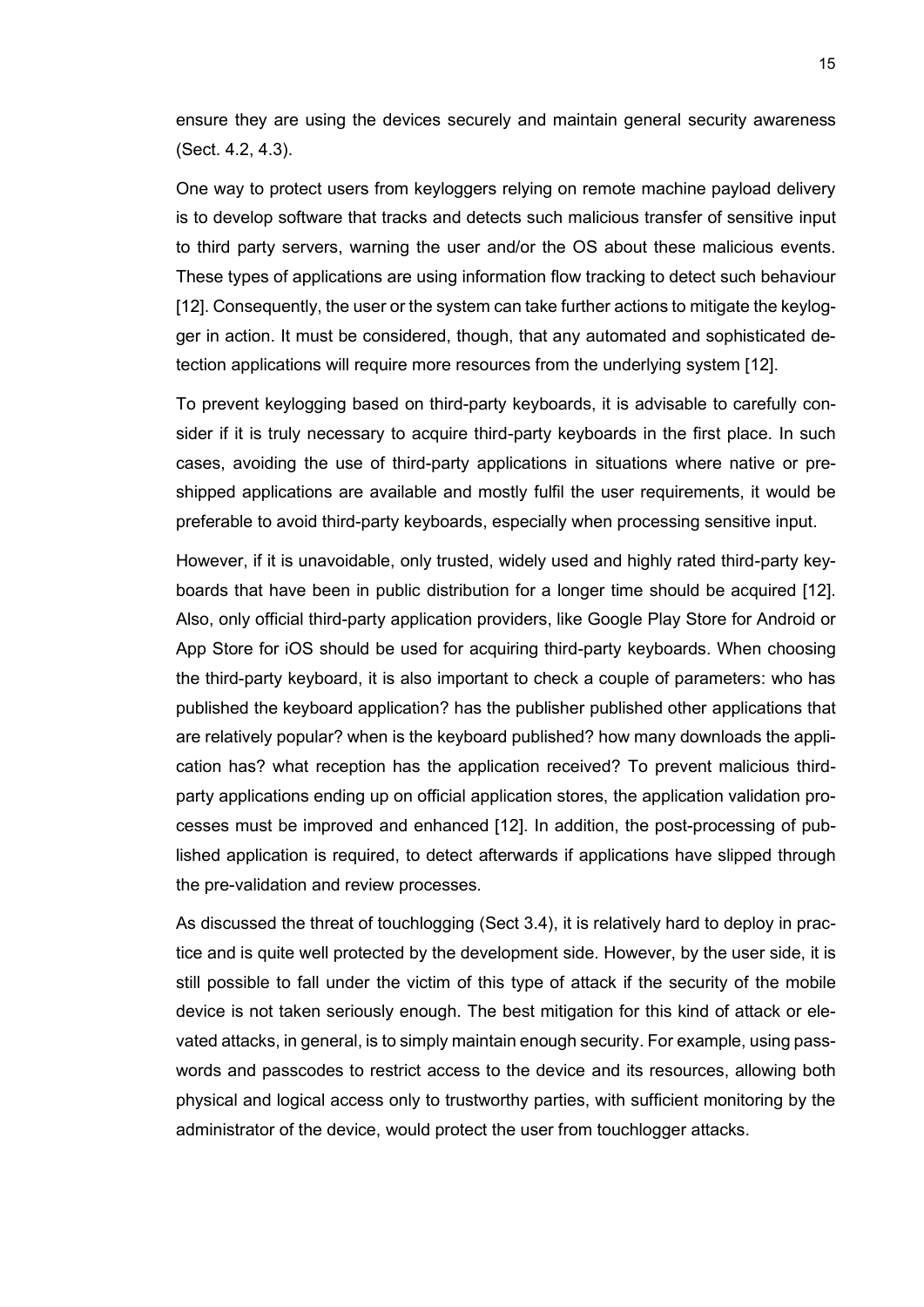#### <span id="page-19-0"></span>**4.5 Multi-Factor Authentication**

One of the most promising tools so far, published and taken into wide use in online services quite recently, not only against keyloggers but generally improving the security of authentication, is *Multi-Factor Authentication* (MFA), specifically *Two-Factor Authentication* (2FA). The definition of authentication factors is: "something that you know", "something that you are" and "something that you have". Multi-factor authentication means using more than one of these three concepts, in practice. The typical combination that is necessary to be analysed in the following cases that are relevant to the keyloggers, is "something that you know", which means, for example, the combination of username and password. The other factor then is typically combination or exclusively "something that you have", meaning a second device and "something that you are", meaning usage of a biometrical function in the authentication process. [20]

Two-factor authentication is a special case of multi-factor authentication, where there are only two factors used, the main factor which is the main device used for the login and the second factor which is a second independent device providing additional security, in the case of having "something that you have". The basic concept of multi-factor authentication is that there is another device used as part of the authentication process and partially as an external randomness source.

When registering to a system, the user can specify a personal device, typically a mobile device i.e. personal smartphone, tablet, or another handheld device that is frequently carried with the user. There is an authenticator application involved, which is first downloaded and installed to the device, and then the specific system or service is activated in the application, using a secure token. [21]

Consequently, the next time the service requires authentication from the user, it asks for a random-generated sequence, usually consisting of numbers, that is typically short enough to be memorised but long enough not to be guessed or brute-forced and it is usable only once. As a final rule, it is invalidated immediately after use or after some timeout period, if not used.

If the implementation of the MFA fills all the requirements, it may be considered as an extremely secure authentication manner. Providing that the keylogger has collected the basic authentication information, such as the username and password for the specific service, it would still be unable to access the service without having full access to the separate device for the very short timeline the one-time password is valid, which can be for example 30 seconds [21].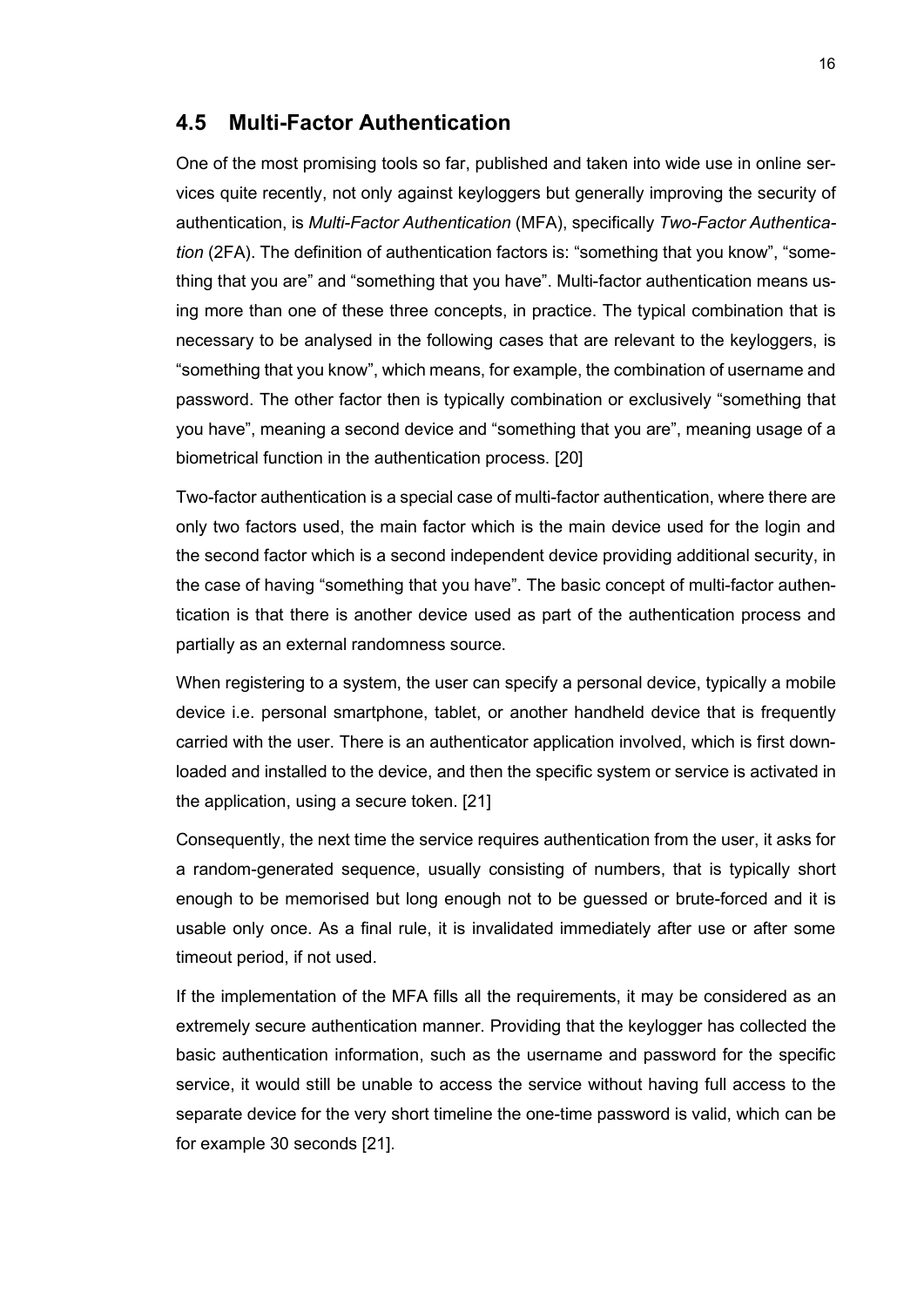Even if a keylogger would reach all the devices that were used in parts of the authentication process, multiple factors would stop the attack. The invalidity of old authentication codes, the uniqueness, and randomness provided, the entropy used for the randomness being secure enough and the very short lifespan of a single-use authentication code are factors that provide the absolute security in mobile 2FA. No one would be fast enough to receive, organise, and extract the key information for the authentication until it would be too late.

Using the authentication correctly, meaning that the second factor is another independent physical device, and the code is read from another device optimally at the same time as being written in the first device, it would be a practically impossible task for a single keylogger to record and send the one-time-usable code as the input device used to input the singe-use code would be attached to a different machine than the first location of the generated code. Simply put, the attacker would need to have two, separate keyloggers inserted into both devices at the same time, listening to both keyloggers in real-time, which can practically be considered extremely implausible.

Challenges in multi-factor authentication are the additional requirements from users, which themselves require additional time and money [20]. To successfully configure an MFA system, one would be required to have another separate smart device that contains its operating system, cryptographic devices, and a way to connect with the service that is being used to authenticate into. These devices cost a lot of money. To avoid using expensive devices, simpler methods, like *Short Message Service* (SMS) messages could be used as the second factor. However, SMS is proven to be a very insecure method for delivering secrets and using SMS as the only other factor could endanger the whole authentication process [22].

The second requirement from the user is to allocate enough time to correctly setup and configure all the steps for the MFA system, which include installation of an authentication application to the other factor, connecting the authenticator application with the target service, to be able to provide the authentication through the application.

Even when all of this configuration steps are completed, there will be additional time needed in every authentication attempt, since the authentication process requires both the physical proximity of the other factor, available to the user through the authentication process and the user navigating to the authentication application to receive the singleuse token.

For some people, these requirements might be too exhaustive, to be used for daily-basis or even more frequent authentication. The existence of MFA might reduce the usability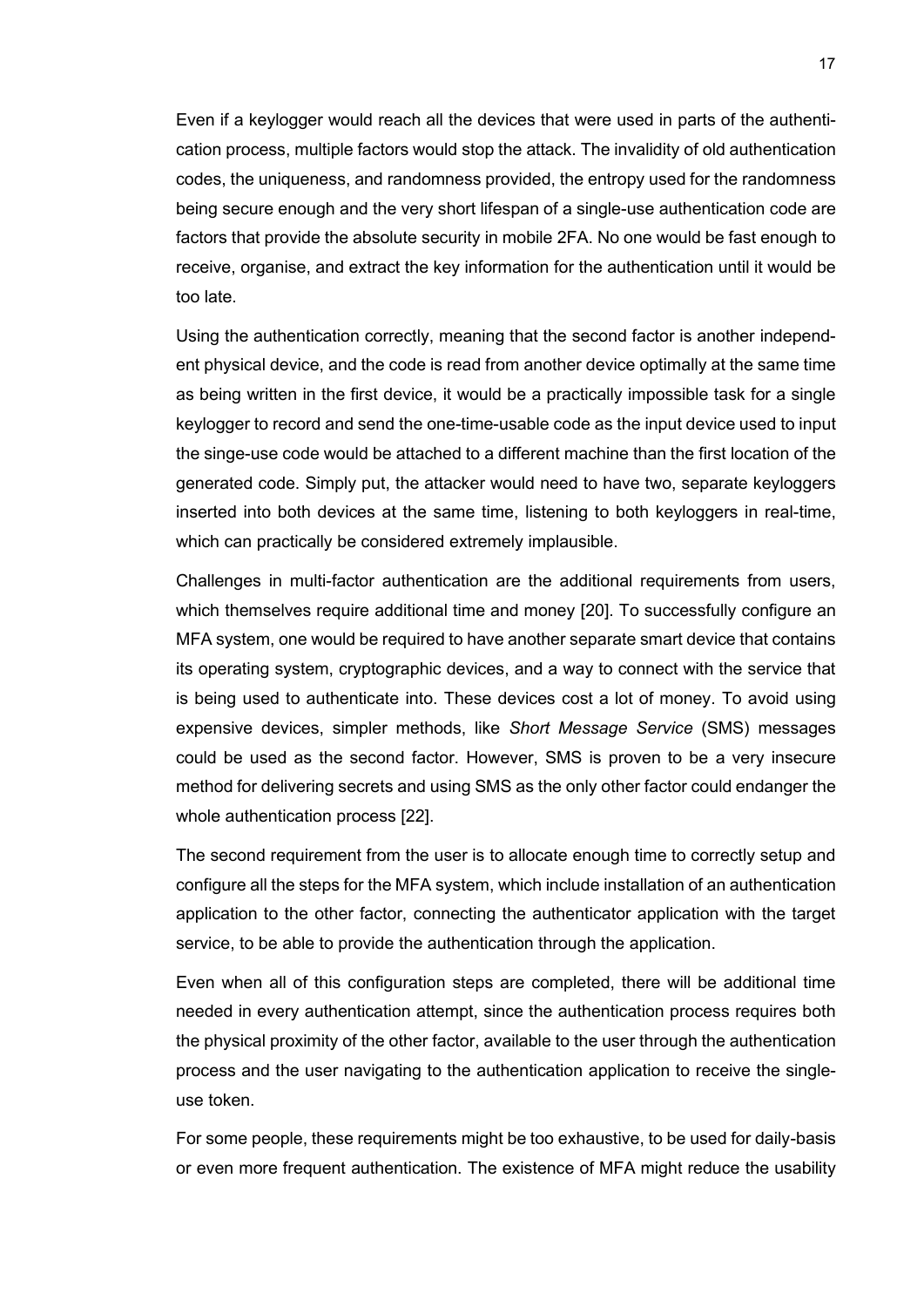and accessibility and the authentication speed, thus raising the threshold to use or start using the MFA as part of the authentication.

In larger scaled parties, like companies, government sectors, and other non-individual parties, the usage of MFA might be enforced by the information security policies to ensure everyone handling the company information or accessing critical services in the company, are protected by MFA. This doesn't include individuals, but some very critical services might require using MFA to be able to access the service at all. This might be problematic to people who are not somehow able to frequently access or even afford some other factor besides the knowledge factor, for example.

To this day, MFA, with at least two factors being used, has proven to be an ultimate solution against keyloggers, as there is simply no practically effective way to break it by only capturing user input. In modern society, it is expected that the majority of people using information-sensitive and financial online services possesses external additional devices or other methods to provide multiple factors relatively easily, thus gaining much higher security with simple steps. However, there are still numerous services that do not, at least correctly, support this technology even though it would be possible, potentially jeopardising their users' privacy and assets.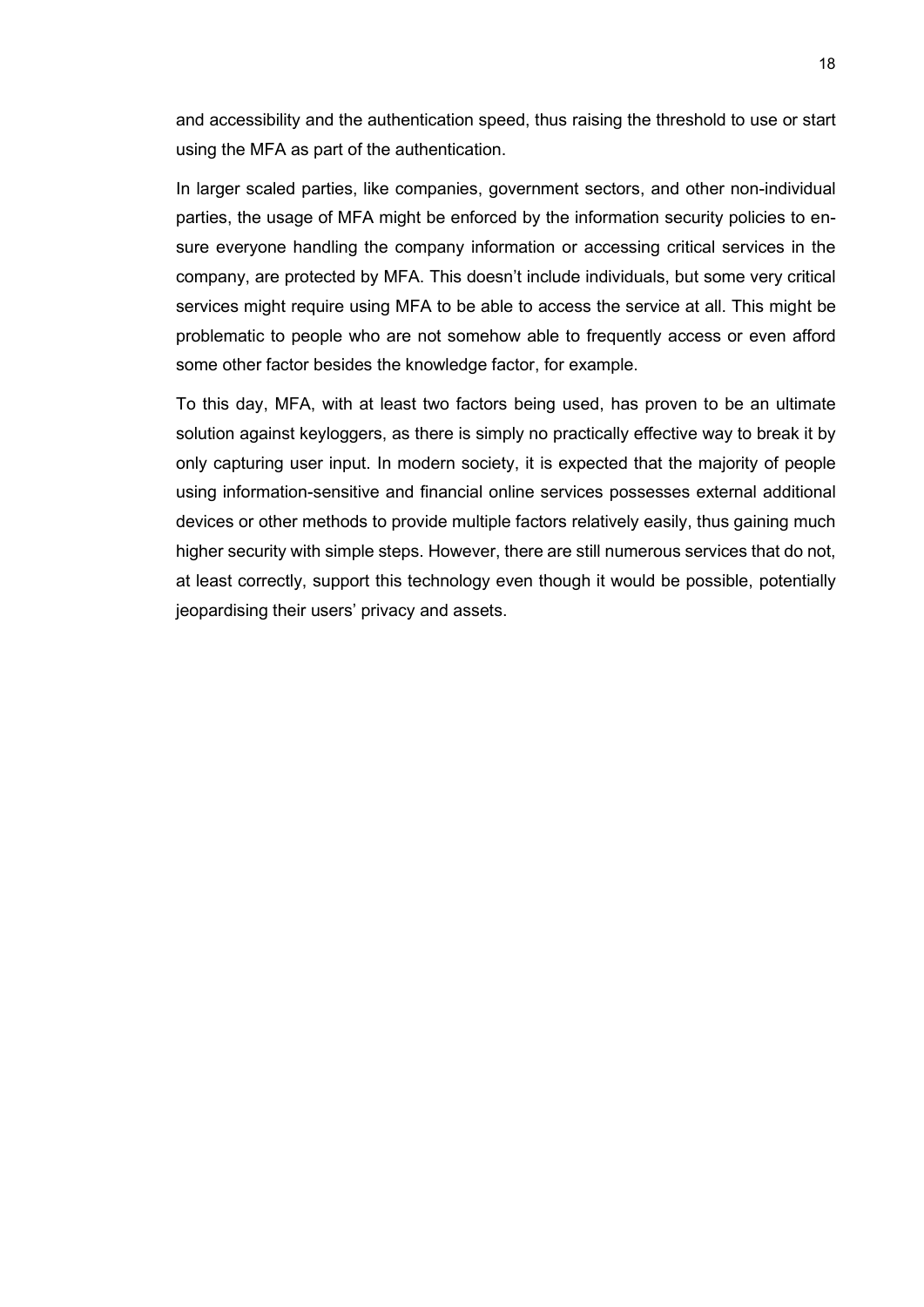## <span id="page-22-0"></span>**5. CONCLUSION**

Hardware keyloggers have traditionally very low deployability, transportability and usability since physical actions are required by the keylogger deployer. The attacker needs to have physical access to the target device when injecting the keylogger, but possibly also when the attacker wants to acquire the collected keystroke data. Technology is constantly moving into more mobilised form. Consequently, using hardware keyloggers becomes more and more unpractical in modern society. However, hardware keyloggers can still be used in very targeted scenarios where the victim is well known to the attacker, and the attacker has physical access to the target device. In these cases, the latest hardware keyloggers can be so compact that these keyloggers can operate in total obscurity. But for the greater audience, hardware keyloggers seem to have lost most of the significance, compared to software keyloggers.

Meanwhile, software keyloggers have evolved from the traditional personal computer keyloggers to a mobile-friendly form, into mobile keyloggers. Thus, it can be concluded that the software keyloggers are an increasing threat, in a new format. Software keyloggers, in general, have much better portability and distributability than hardware keyloggers, for example. Software keyloggers can widely be distributed over the internet and other digital media. They can be deployed in the form of a propagating virus that helps the keylogger to spread even further. Mobile keyloggers can take advantage of the official application markets to be recognized as legitimate applications, therefore being highly distributable, highly undetectable, and extremely efficient. All in all, software keyloggers keep evolving further and their potential capabilities extend constantly, in modern society.

It is clear that without any additional protection or countermeasures, keyloggers provide a significant threat to the user, since they might steal almost any personal and secret information that is, by any means, produced with any physical or logical input device, for example, with a keyboard or mobile device touchscreen. Not only just authentication credentials they can steal, but any other critical personal information, like social security numbers, home addresses, phone numbers, theoretically anything that is provided by keystroke inputs.

There are a lot of possibilities in the countermeasures against keyloggers. Efficient protection from keyloggers is not simple and consists of multiple areas. It requires constant proactivity by the user, especially in the form of awareness and both physical and logical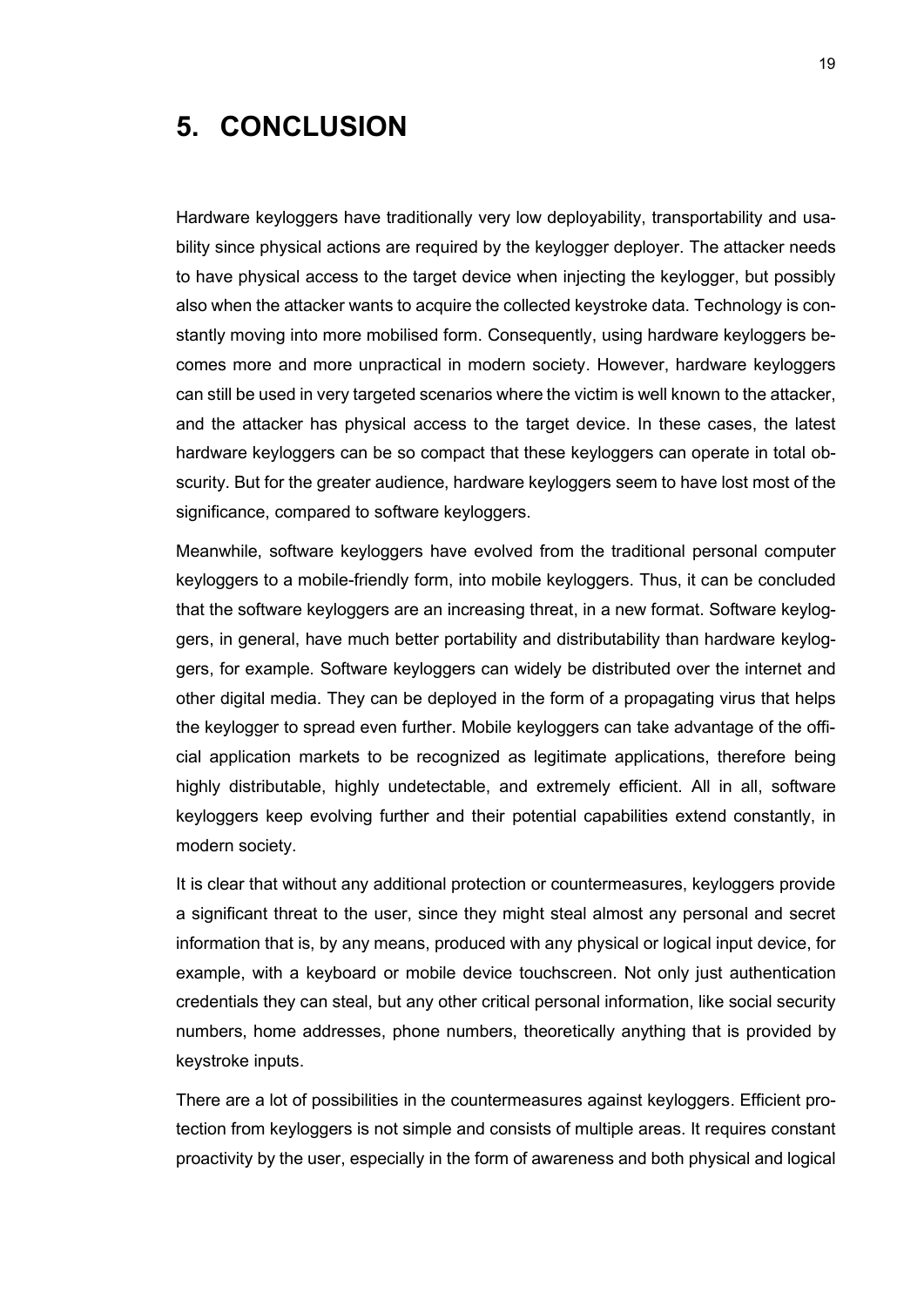level actions. Most of the given solutions are not solely enough to protect oneself from keyloggers. Hence, it is required to combine them to enhance the protection. For example, any countermeasure that was designed against software keyloggers, does not, in any way, be able to even detect a physical keylogger, let alone neutralise it.

However, one of the countermeasures introduced was clearly above any other method in terms of protecting user authentication: multi-factor authentication. This method, which is quite recently taken into popular use, seems to be superior over any other countermeasure since once properly implemented, it can protect from any type of keylogger, whilst having its additional requirements and actions needed.

Considered all the previous measurements, it may be noted that, if all these countermeasures, especially the lattermost one, are properly used with each other and general awareness is acknowledged, keyloggers do not pose a threat to the user anymore, expecting that keylogger was the only tool that was used in the attack.

When it comes to modern society, the keyloggers on mobile devices seem to be a possibly progressive threat as they are becoming more popular and the techniques these keyloggers use are constantly expanding, meanwhile the traditional keyloggers made for personal computers have lost their mainstream in the society.

Nonetheless, not using these countermeasures properly or being negligent, may still predispose the user to the risks of keyloggers. All in all, it is heavily dependent on the actions of the user and the service provider, what are the levels of the risks encountered.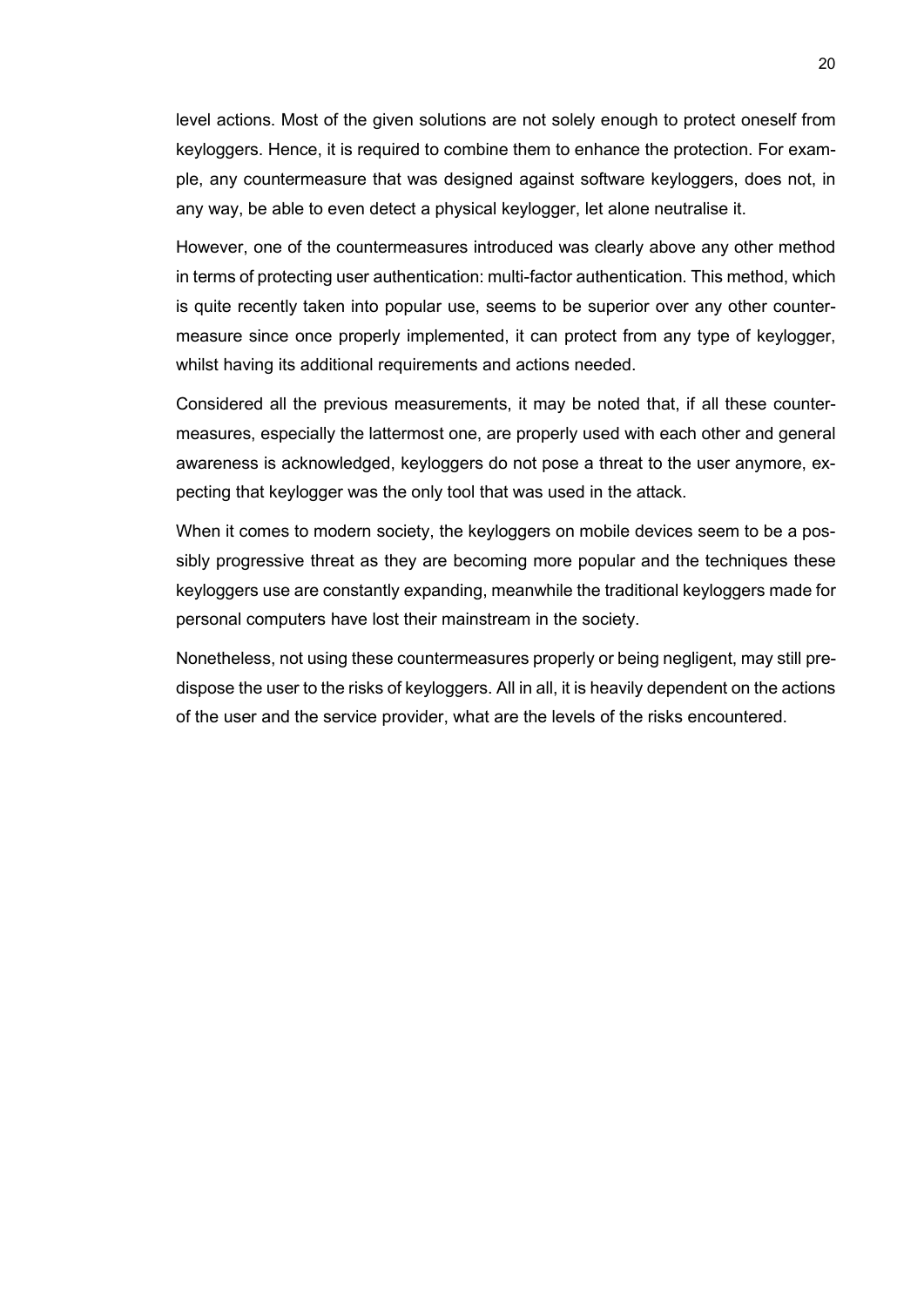### <span id="page-24-0"></span>**REFERENCES**

- [1] Sbai H., Goldsmith M., Meftali S., Happa J., A Survey of Keylogger and Screenlogger Attacks in the Banking Sector and Countermeasures to Them, Castiglione A., Pop F., Ficco M., Palmieri F., Cyberspace Safety and Security, CSS, 2018, p. 1 (cited 14.11.2019)
- [2] Gerdes R.M., Mallick S., Physical-Layer Detection of Hardware Keyloggers, Bos H., Monrose F., Blanc G., Research in Attacks, Intrusions, and Defenses, RAID, vol 9404, 2015 (cited 14.11.2019)
- [3] What is a keylogger: A brief on a dangerous and malicious tool, Comodo, Available:<https://enterprise.comodo.com/what-is-a-keylogger.php> (cited 14.11.2019)
- [4] Mateiu M, Keyloggers: What They Are, Where They Come From, and How to Remove Them, AVG Website, 2018, available: [https://www.avg.com/en/sig](https://www.avg.com/en/signal/keyloggers-what-they-are-where-they-come-from-and-how-to-remove-them)[nal/keyloggers-what-they-are-where-they-come-from-and-how-to-remove-them](https://www.avg.com/en/signal/keyloggers-what-they-are-where-they-come-from-and-how-to-remove-them) (cited 14.11.2019)
- [5] Hardware Keylogger, Wikipedia, licensed under CC, available: [https://en.wikipe](https://en.wikipedia.org/wiki/File:Usb-logger.jpg)[dia.org/wiki/File:Usb-logger.jpg](https://en.wikipedia.org/wiki/File:Usb-logger.jpg) (cited 20.01.2020)
- [6] Keylogger Software, as File, Wikipedia, licensed under CC, available: [https://en.wikipedia.org/wiki/File:Keylogger\\_Typo\\_Software.png](https://en.wikipedia.org/wiki/File:Keylogger_Typo_Software.png) (cited 21.01.2020)
- [7] Mobile device, Techopedia website, available: [https://www.techopedia.com/defi](https://www.techopedia.com/definition/23586/mobile-device)[nition/23586/mobile-device](https://www.techopedia.com/definition/23586/mobile-device) (cited 20.02.2020)
- [8] Keylogger Attacks on Banking Apps Increase, Promon, security news, 2018, available: <https://promon.co/security-news/keylogger-banking-apps/> (cited 20.02.2020)
- [9] Thomson, I., 'Invisible Man' malware runs keylogger on your banking apps, The Register website, 2017, available: [https://www.theregis](https://www.theregister.co.uk/2017/08/02/banking_android_malware_in_uk/)[ter.co.uk/2017/08/02/banking\\_android\\_malware\\_in\\_uk/](https://www.theregister.co.uk/2017/08/02/banking_android_malware_in_uk/) (cited 20.02.2020)
- [10] Mobile Operating System Market Share Worldwide January 2020, Statcounter, Global stats website, available: [https://gs.statcounter.com/os-market-share/mo](https://gs.statcounter.com/os-market-share/mobile/worldwide)[bile/worldwide](https://gs.statcounter.com/os-market-share/mobile/worldwide) (cited 20.02.2020)
- [11] Zero-Day Vulnerability, Trend Micro website, available: [https://www.trendmi](https://www.trendmicro.com/vinfo/us/security/definition/zero-day-vulnerability)[cro.com/vinfo/us/security/definition/zero-day-vulnerability](https://www.trendmicro.com/vinfo/us/security/definition/zero-day-vulnerability) (cited 24.2.2020)
- [12] Cho J., Cho G., Kim H., "Keyboard or keylogger?: A security analysis of thirdparty keyboards on Android," 2015 13th Annual Conference on Privacy, Security and Trust (PST), Izmir, 2015, pp. 173–176 (cited 24.02.2020)
- [13] Android Developer Guide, Android Developers, 2019, available: [https://devel](https://developer.android.com/guide/topics/permissions/overview)[oper.android.com/guide/topics/permissions/overview](https://developer.android.com/guide/topics/permissions/overview) (cited 24.02.2020)